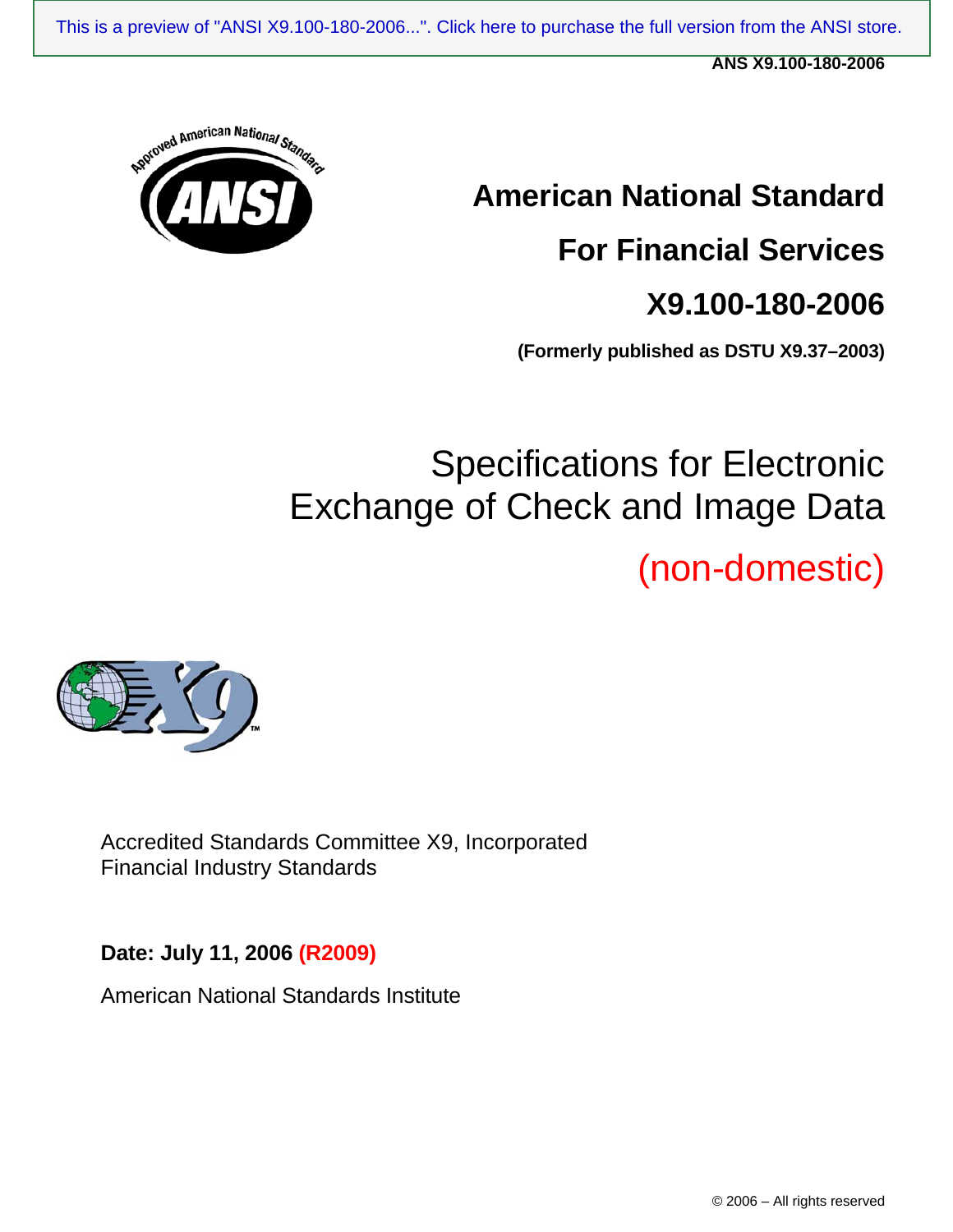**ANS X9.100-180-2006** 

Note: 2009 revision is a title change only, with reaffirmation of 2006 version. The new title is to distinguish this versatile exchange standard, from similar standards which are only intended for use in the United States of America (i.e. retired DSTU X9.37 and ANS X9.100-187).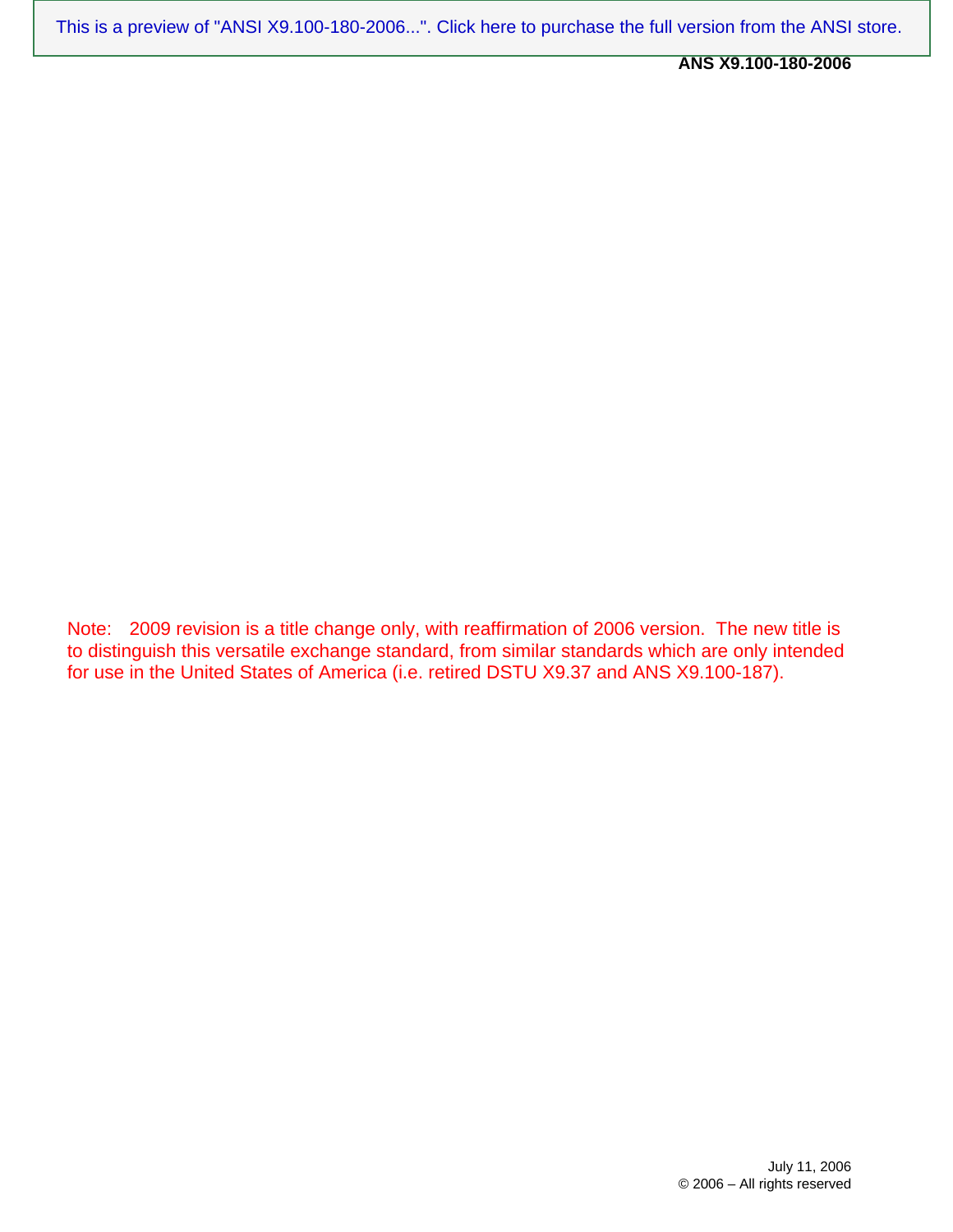### **Contents**

| 1.<br>1.1    |  |
|--------------|--|
| 1.2          |  |
| 1.3          |  |
| $\mathbf{2}$ |  |
|              |  |
| 3            |  |
| 4            |  |
| 4.1          |  |
| 4.2          |  |
| 5            |  |
| 5.1          |  |
| 5.1.1        |  |
| 5.1.2        |  |
| 5.1.3        |  |
| 5.1.4        |  |
| 5.1.5        |  |
| 5.2          |  |
| 5.2.1        |  |
| 5.2.2        |  |
| 5.2.3        |  |
| 5.2.4        |  |
| 5.2.5        |  |
| 5.3          |  |
| 5.3.1        |  |
| 5.3.2        |  |
| 5.3.3        |  |
| 5.3.4        |  |
| 5.3.5        |  |
| 5.3.6        |  |
| 5.3.7        |  |
| 5.3.8        |  |
| 5.3.9        |  |
| 5.3.10       |  |
| 5.3.11       |  |
| 5.3.12       |  |
| 5.3.13       |  |
| 5.3.14       |  |
| 5.4          |  |
| 5.5          |  |
|              |  |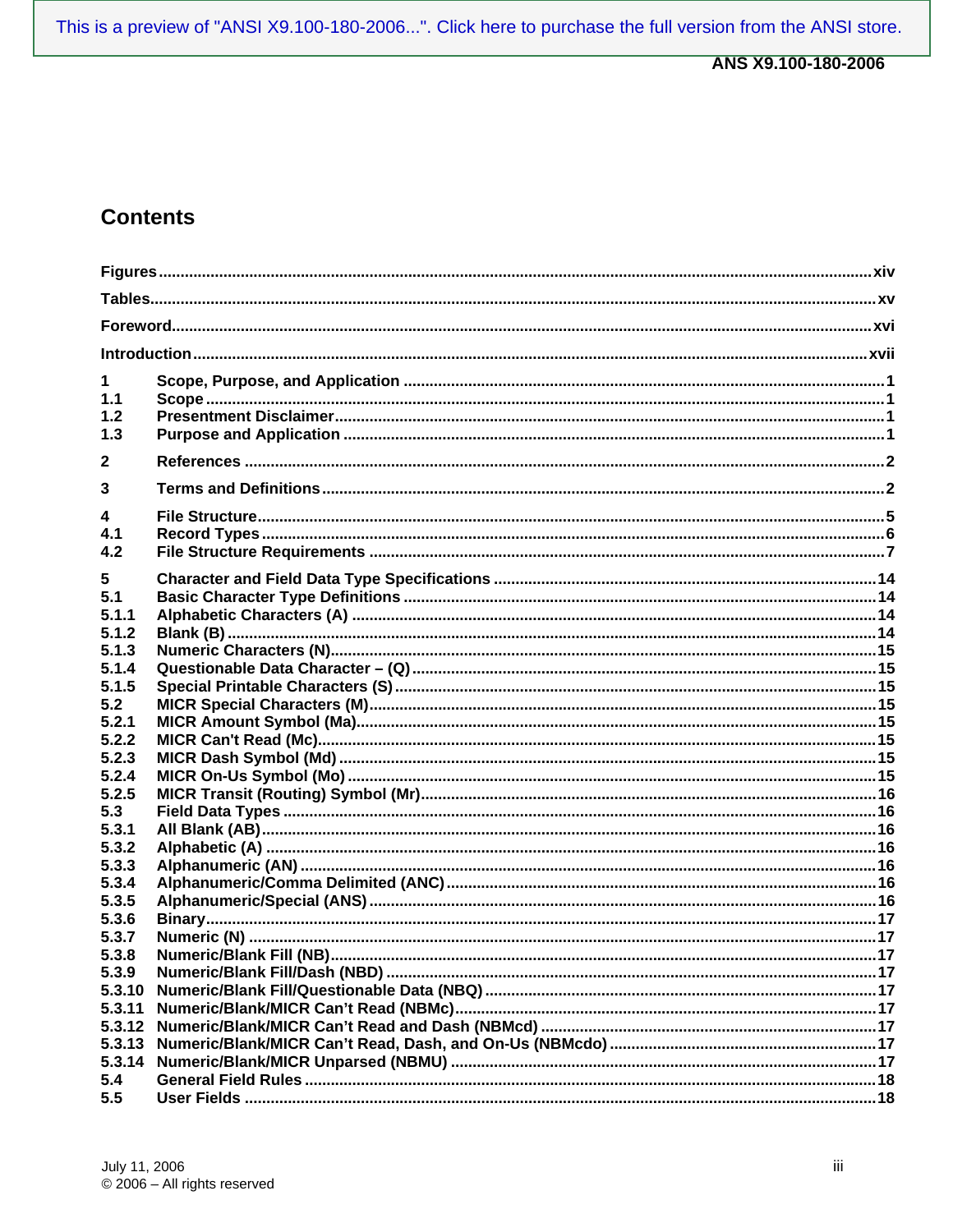| 6    |  |
|------|--|
| 6.1  |  |
| 6.2  |  |
| 6.3  |  |
| 6.4  |  |
| 6.5  |  |
| 6.6  |  |
| 6.7  |  |
| 6.8  |  |
| 7    |  |
| 7.1  |  |
| 7.2  |  |
| 7.3  |  |
| 7.4  |  |
| 7.5  |  |
| 7.6  |  |
| 7.7  |  |
| 7.8  |  |
| 7.9  |  |
| 7.10 |  |
| 7.11 |  |
| 7.12 |  |
| 7.13 |  |
| 7.14 |  |
| 8    |  |
| 8.1  |  |
| 8.2  |  |
| 8.3  |  |
| 8.4  |  |
| 8.5  |  |
| 8.6  |  |
| 8.7  |  |
| 8.8  |  |
| 8.9  |  |
| 8.10 |  |
| 8.11 |  |
| 8.12 |  |
| 8.13 |  |
| 8.14 |  |
| 9    |  |
| 9.1  |  |
| 9.2  |  |
| 9.3  |  |
| 9.4  |  |
| 9.5  |  |
| 9.6  |  |
| 9.7  |  |
| 9.8  |  |
| 9.9  |  |
| 9.10 |  |
| 9.11 |  |
| 9.12 |  |
| 9.13 |  |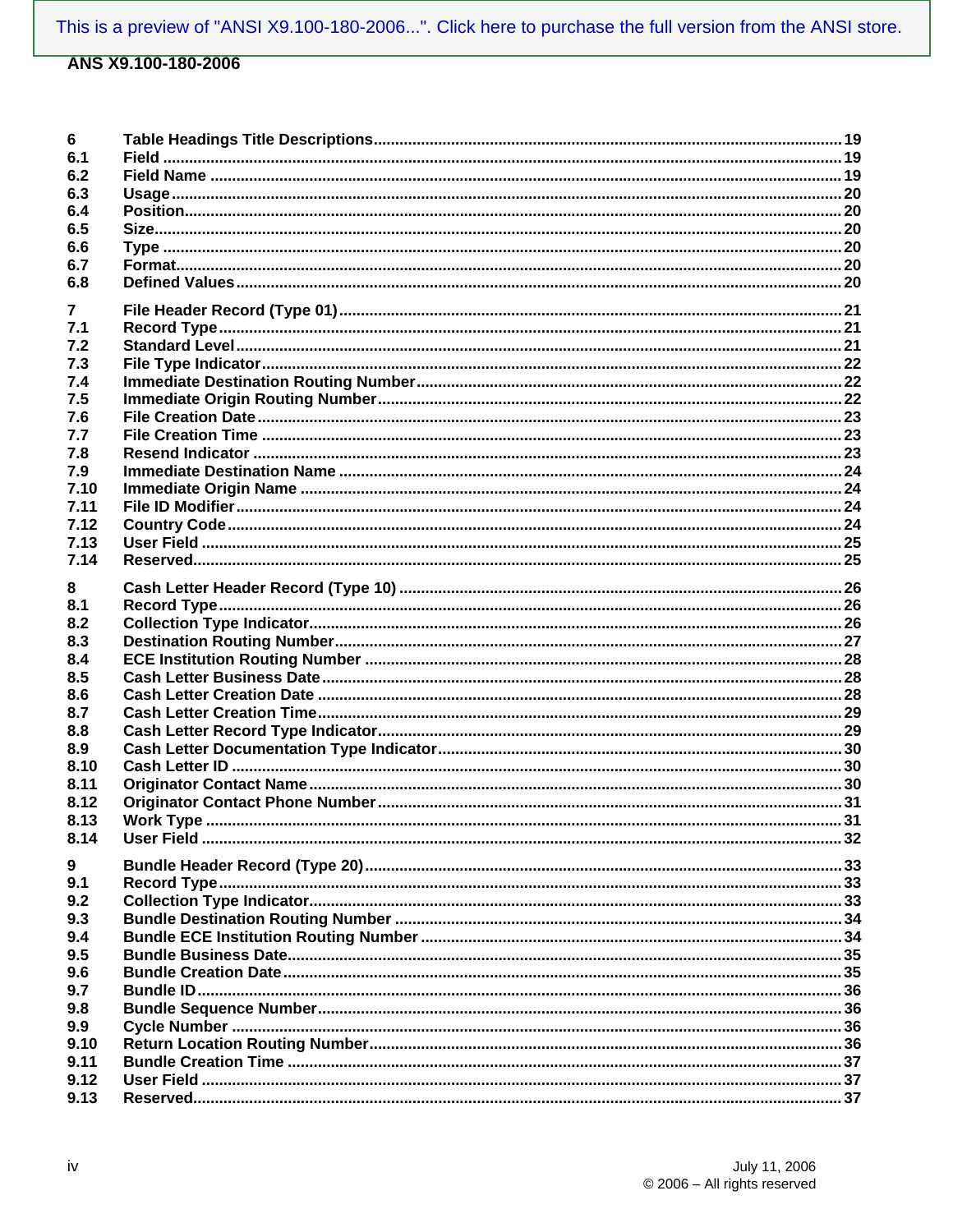| 10    |  |
|-------|--|
| 10.1  |  |
| 10.2  |  |
| 10.3  |  |
| 10.4  |  |
| 10.5  |  |
| 10.6  |  |
| 10.7  |  |
| 10.8  |  |
| 10.9  |  |
| 10.10 |  |
| 10.11 |  |
| 10.12 |  |
| 10.13 |  |
| 10.14 |  |
|       |  |
| 11    |  |
| 11.1  |  |
| 11.2  |  |
| 11.3  |  |
| 11.4  |  |
| 11.5  |  |
| 11.6  |  |
| 11.7  |  |
| 11.8  |  |
| 11.9  |  |
| 11.10 |  |
| 11.11 |  |
| 11.12 |  |
| 11.13 |  |
| 11.14 |  |
|       |  |
| 12    |  |
| 12.1  |  |
| 12.2  |  |
| 12.3  |  |
| 12.4  |  |
| 12.5  |  |
| 12.6  |  |
| 12.7  |  |
| 12.8  |  |
| 12.9  |  |
| 12.10 |  |
| 12.11 |  |
| 12.12 |  |
| 12.13 |  |
| 12.14 |  |
| 12.15 |  |
| 12.16 |  |
| 12.17 |  |
| 12.18 |  |
|       |  |
| 13    |  |
| 13.1  |  |
| 13.2  |  |
| 13.3  |  |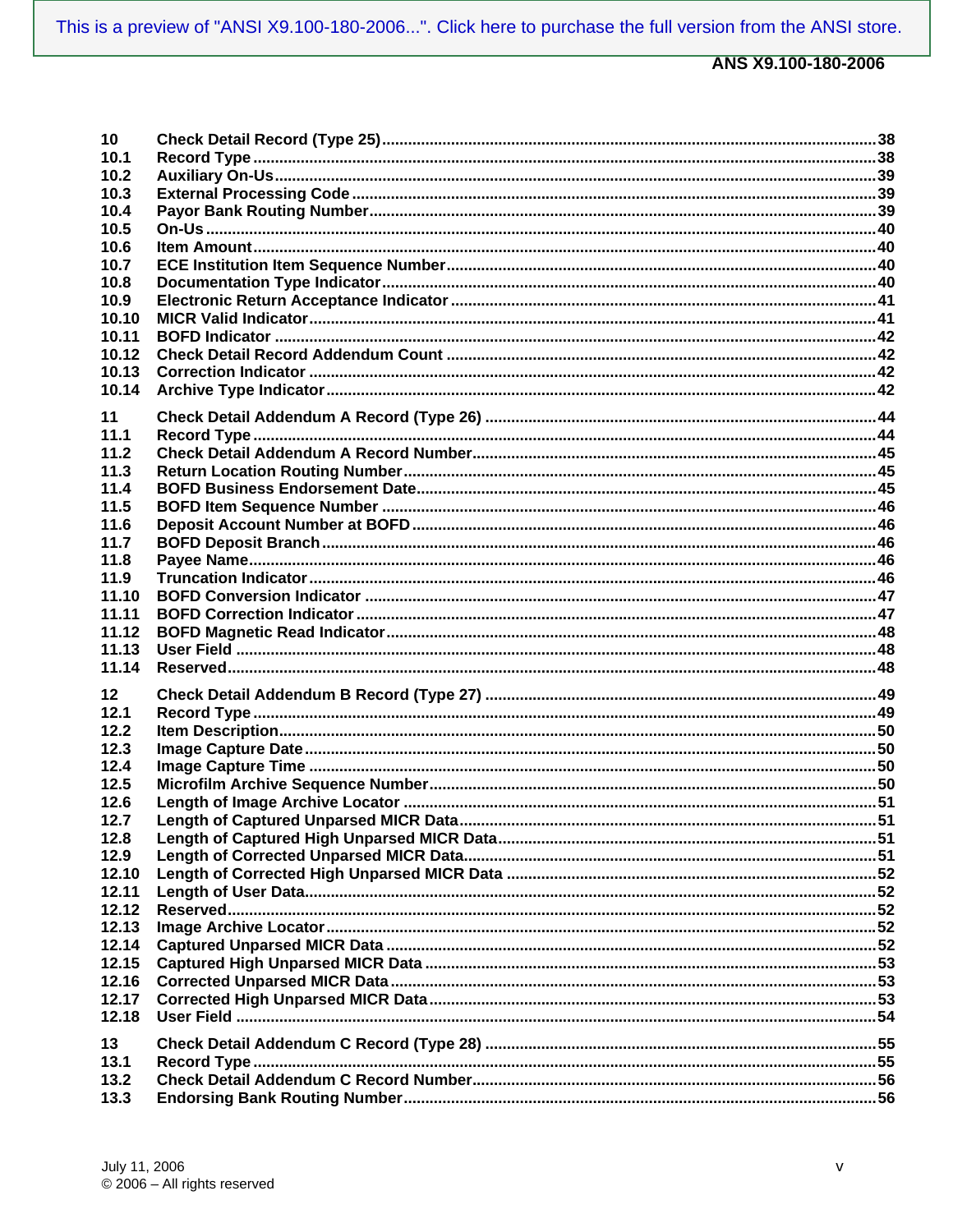| 13.4<br>13.5<br>13.6<br>13.7<br>13.8<br>13.9<br>13.10<br>13.11<br>13.12<br>13.13<br>13.14                               |  |
|-------------------------------------------------------------------------------------------------------------------------|--|
| 14<br>14.1<br>14.2<br>14.3<br>14.4<br>14.5<br>14.6<br>14.7<br>14.8<br>14.9                                              |  |
| 15<br>15.1<br>15.2<br>15.3<br>15.4<br>15.5<br>15.6<br>15.7<br>15.8<br>15.9<br>15.10<br>15.11<br>15.12<br>15.13<br>15.14 |  |
| 16<br>16.1<br>16.2<br>16.3<br>16.4<br>16.5<br>16.6<br>16.7<br>16.8<br>16.9<br>16.10<br>16.11                            |  |
| 17<br>17.1<br>17.2<br>17.3<br>17.4                                                                                      |  |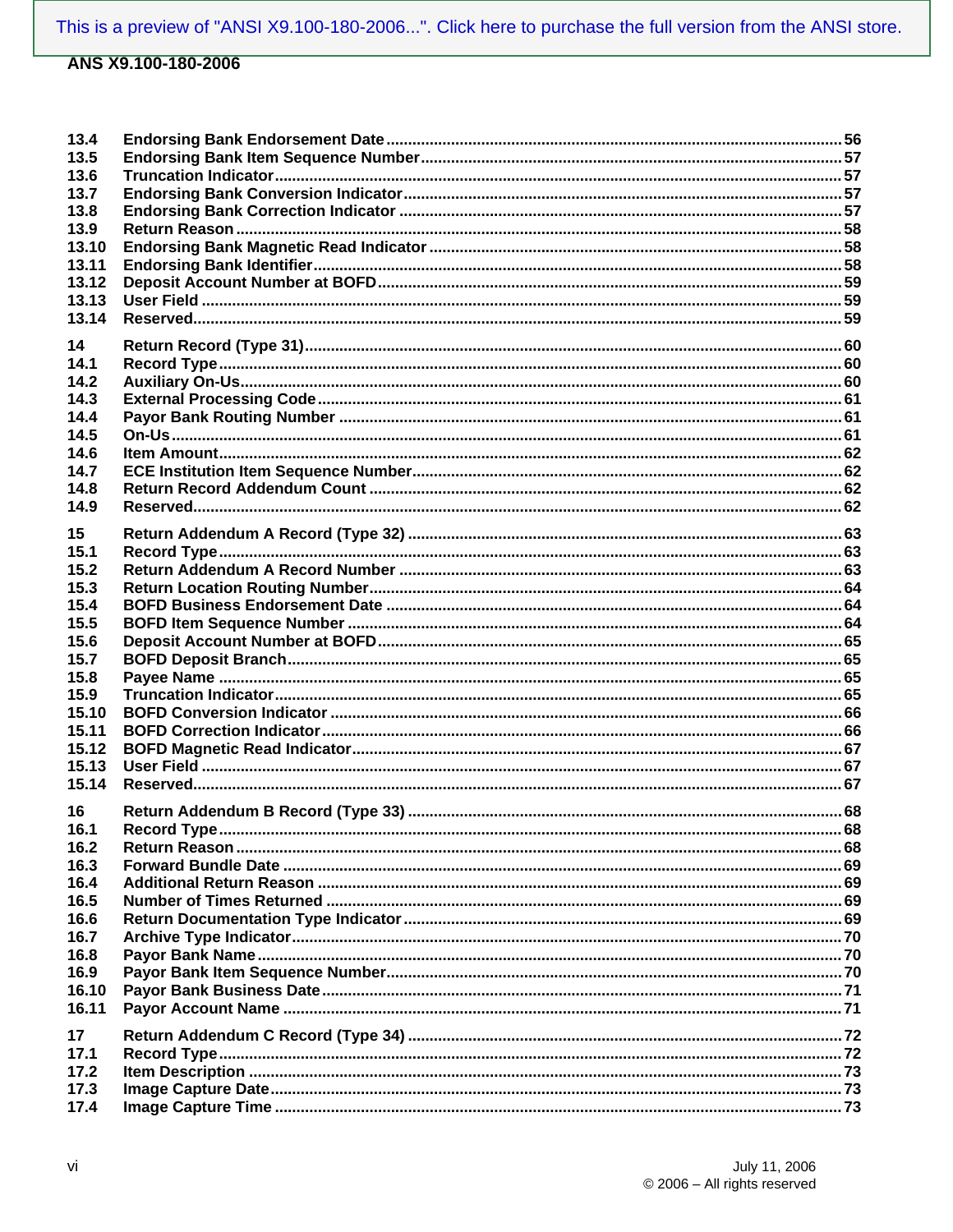| 17.5  |  |
|-------|--|
| 17.6  |  |
| 17.7  |  |
| 17.8  |  |
| 17.9  |  |
| 17.10 |  |
| 17.11 |  |
| 17.12 |  |
| 17.13 |  |
|       |  |
| 17.14 |  |
| 17.15 |  |
| 17.16 |  |
| 17.17 |  |
| 17.18 |  |
| 18    |  |
| 18.1  |  |
| 18.2  |  |
| 18.3  |  |
|       |  |
| 18.4  |  |
| 18.5  |  |
| 18.6  |  |
| 18.7  |  |
| 18.8  |  |
| 18.9  |  |
| 18.10 |  |
| 18.11 |  |
| 18.12 |  |
| 18.13 |  |
| 18.14 |  |
|       |  |
| 19    |  |
| 19.1  |  |
| 19.2  |  |
| 19.3  |  |
| 19.4  |  |
| 19.5  |  |
| 19.6  |  |
| 19.7  |  |
| 19.8  |  |
|       |  |
| 20    |  |
| 20.1  |  |
| 20.2  |  |
| 20.3  |  |
| 20.4  |  |
| 20.5  |  |
| 20.6  |  |
| 20.7  |  |
|       |  |
| 21    |  |
| 21.1  |  |
| 21.2  |  |
| 21.3  |  |
| 21.4  |  |
| 21.5  |  |
| 21.6  |  |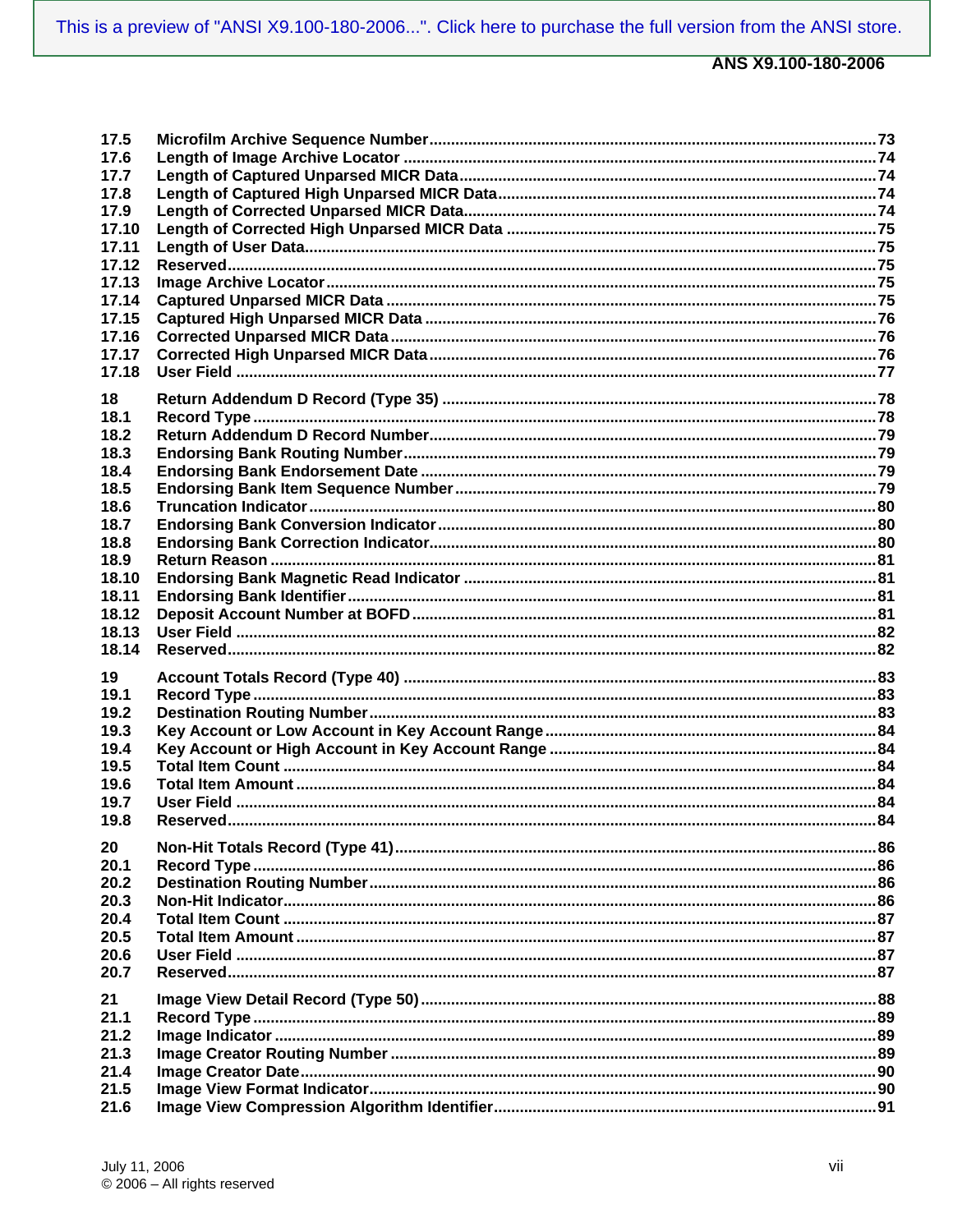| 21.7  |  |
|-------|--|
| 21.8  |  |
| 21.9  |  |
| 21.10 |  |
| 21.11 |  |
| 21,12 |  |
| 21.13 |  |
| 21.14 |  |
| 21.15 |  |
| 21.16 |  |
| 21.17 |  |
| 21.18 |  |
| 21.19 |  |
| 21.20 |  |
| 21.21 |  |
| 21.22 |  |
| 21.23 |  |
|       |  |
| 22    |  |
| 22.1  |  |
| 22.2  |  |
| 22.3  |  |
| 22.4  |  |
| 22.5  |  |
| 22.6  |  |
| 22.7  |  |
| 22.8  |  |
| 22.9  |  |
| 22.10 |  |
| 22.11 |  |
| 22.12 |  |
| 22.13 |  |
| 22.14 |  |
| 22.15 |  |
| 22.16 |  |
| 22.17 |  |
| 22.18 |  |
| 22.19 |  |
| 22.20 |  |
| 22.21 |  |
| 22.22 |  |
| 22.23 |  |
| 22.24 |  |
| 22.25 |  |
| 22.26 |  |
| 22.27 |  |
| 22.28 |  |
| 23    |  |
| 23.1  |  |
| 23.2  |  |
| 23.3  |  |
| 23.4  |  |
| 23.5  |  |
| 23.6  |  |
| 23.7  |  |
|       |  |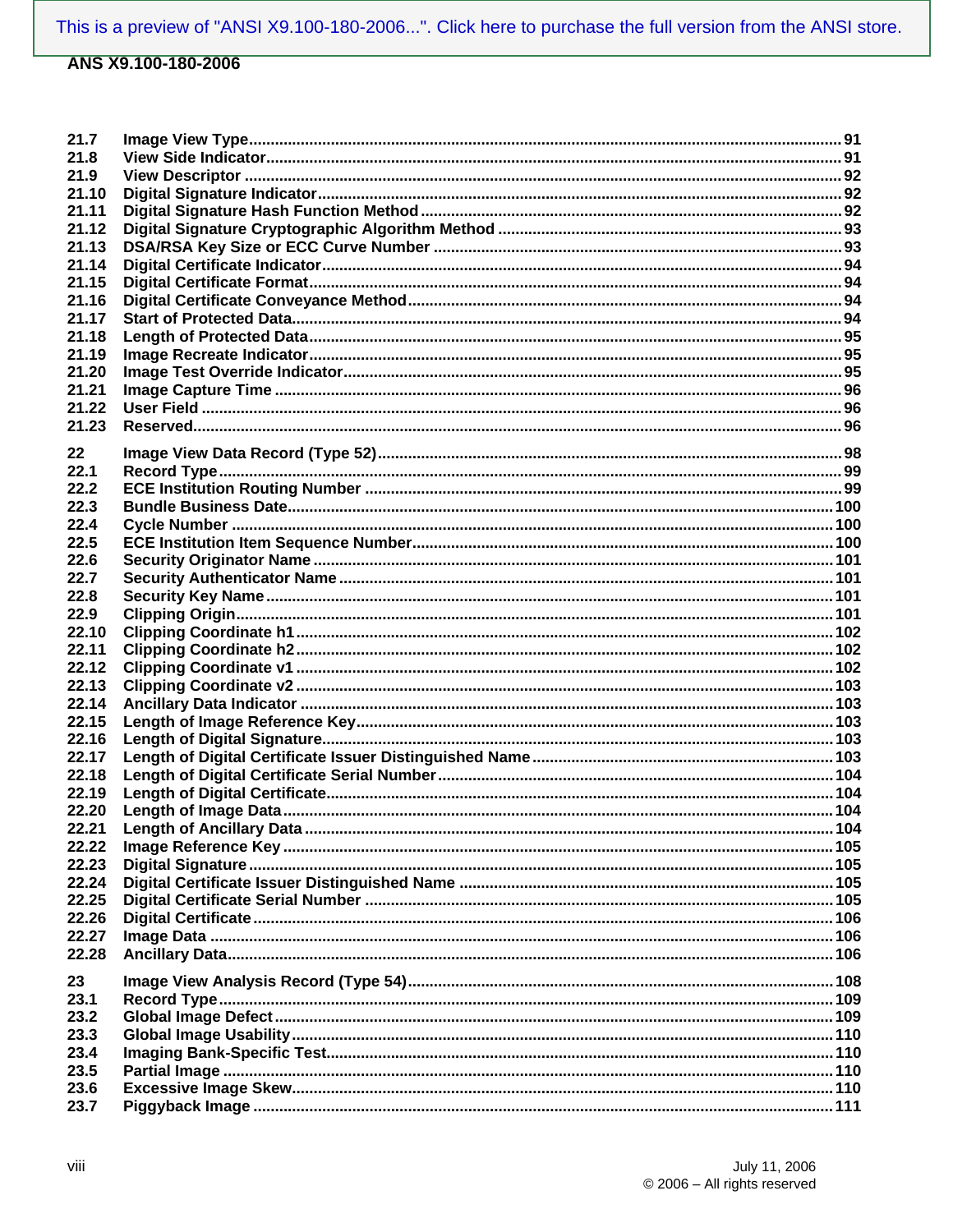| 23.8  |  |
|-------|--|
| 23.9  |  |
| 23.10 |  |
| 23.11 |  |
|       |  |
| 23.12 |  |
| 23.13 |  |
| 23.14 |  |
| 23.15 |  |
| 23.16 |  |
| 23.17 |  |
| 23.18 |  |
| 23.19 |  |
| 23.20 |  |
| 23.21 |  |
| 23.22 |  |
| 23.23 |  |
| 23.24 |  |
| 23.25 |  |
|       |  |
| 23.26 |  |
| 23.27 |  |
| 23.28 |  |
| 23.29 |  |
| 23.30 |  |
| 23.31 |  |
| 23.32 |  |
| 23.33 |  |
| 23.34 |  |
| 23.35 |  |
| 23.36 |  |
| 23.37 |  |
| 23.38 |  |
| 23.39 |  |
| 23.40 |  |
| 23.41 |  |
|       |  |
| 23.42 |  |
| 23.43 |  |
| 23.44 |  |
| 23.45 |  |
| 23.46 |  |
| 23.47 |  |
|       |  |
| 24    |  |
| 24.1  |  |
| 24.2  |  |
| 24.3  |  |
| 24.4  |  |
| 24.5  |  |
| 24.6  |  |
| 24.7  |  |
| 24.8  |  |
| 24.9  |  |
| 24.10 |  |
| 24.11 |  |
| 24.12 |  |
| 24.13 |  |
|       |  |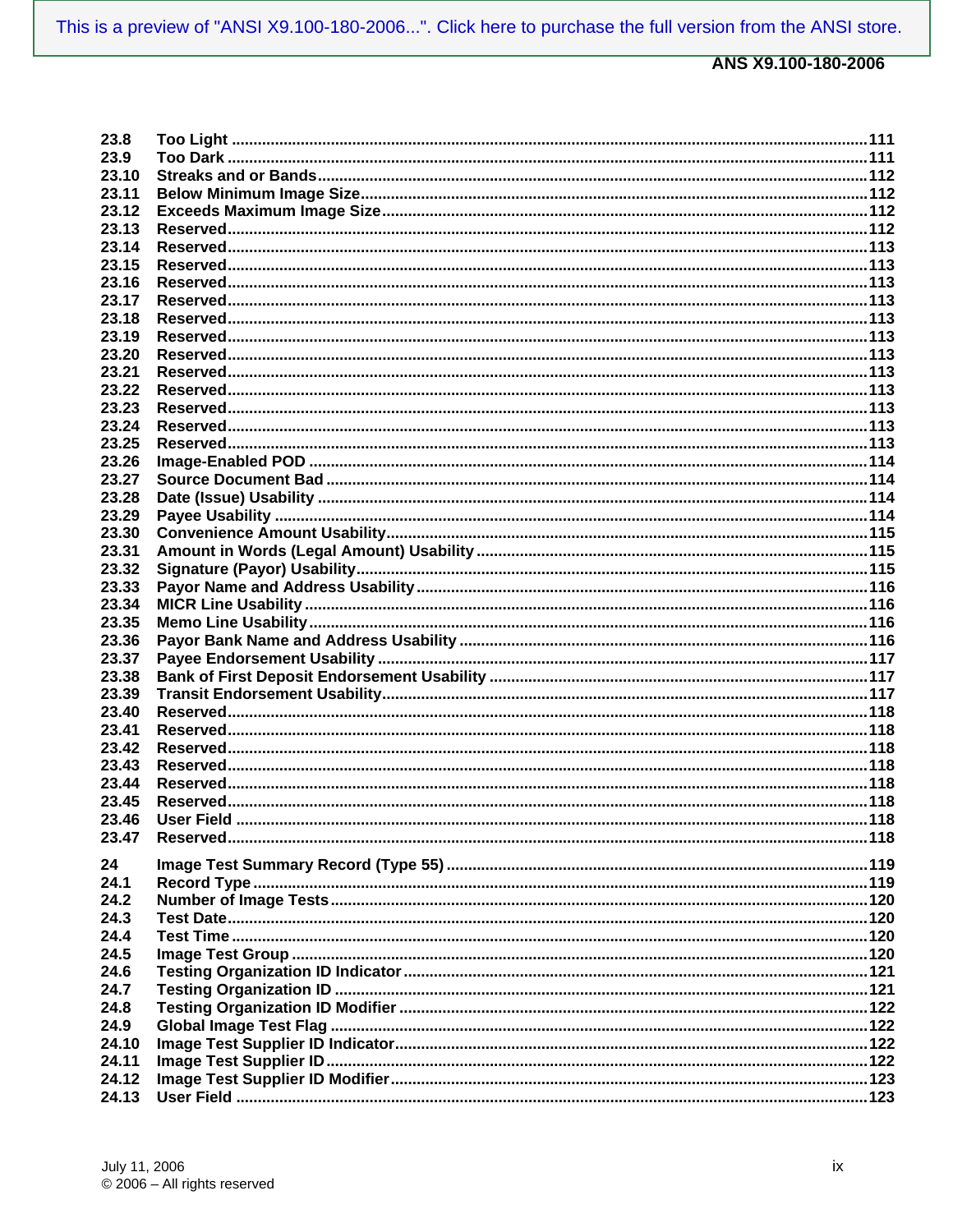| 24.14        |  |
|--------------|--|
| 25           |  |
| 25.1         |  |
| 25.2         |  |
| 25.3         |  |
| 25.4         |  |
| 25.5         |  |
| 25.6         |  |
| 25.7         |  |
| 25.8         |  |
| 25.9         |  |
| 25.10        |  |
| 25.11        |  |
| 26           |  |
| 26.1         |  |
| 26.2         |  |
| 26.3         |  |
| 26.4         |  |
| 26.5         |  |
| 26.6         |  |
| 26.7         |  |
| 26.8         |  |
| 26.9         |  |
| 26.10        |  |
| 26.11        |  |
| 26.12        |  |
| 27           |  |
| 27.1         |  |
| 27.2         |  |
| 27.3         |  |
| 27.4<br>27.5 |  |
| 27.6         |  |
| 27.7         |  |
| 27.8         |  |
|              |  |
| 28           |  |
| 28.1<br>28.2 |  |
| 28.3         |  |
| 28.4         |  |
| 28.5         |  |
| 28.6         |  |
| 28.7         |  |
| 28.8         |  |
| 29           |  |
| 29.1         |  |
| 29.2         |  |
| 29.3         |  |
| 29.4         |  |
| 29.5         |  |
| 29.6         |  |
| 29.7         |  |
|              |  |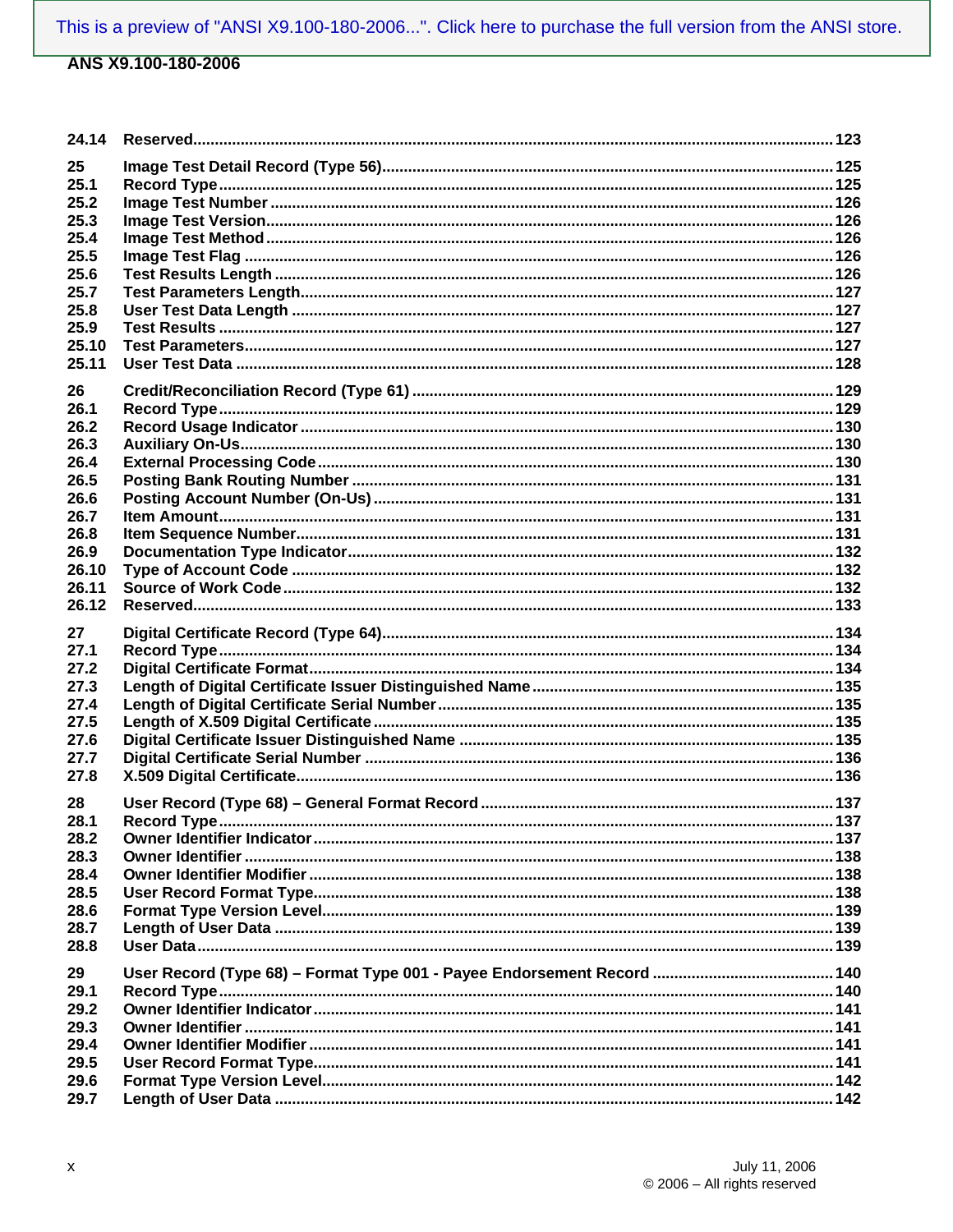| 29.8<br>29.9<br>29.10<br>29.11<br>29.12<br>29.13<br>29.14<br>29.15<br>29.16<br>29.17<br>29.18<br>29.19<br>29.20<br>29.21<br>29.22<br>29.23 |  |
|--------------------------------------------------------------------------------------------------------------------------------------------|--|
| 30<br>30.1<br>30.2<br>30.3<br>30.4<br>30.5<br>30.6<br>30.7<br>30.8<br>30.9<br>30.10<br>30.11<br>30.12<br>30.13                             |  |
| 31<br>31.1<br>31.2<br>31.3<br>31.4<br>31.5<br>31.6<br>31.7<br>31.8<br>31.9                                                                 |  |
| 32<br>32.1<br>32.2<br>32.3<br>32.4<br>32.5<br>32.6<br>32.7<br>32.8<br>33<br>33.1<br>33.2<br>33.3                                           |  |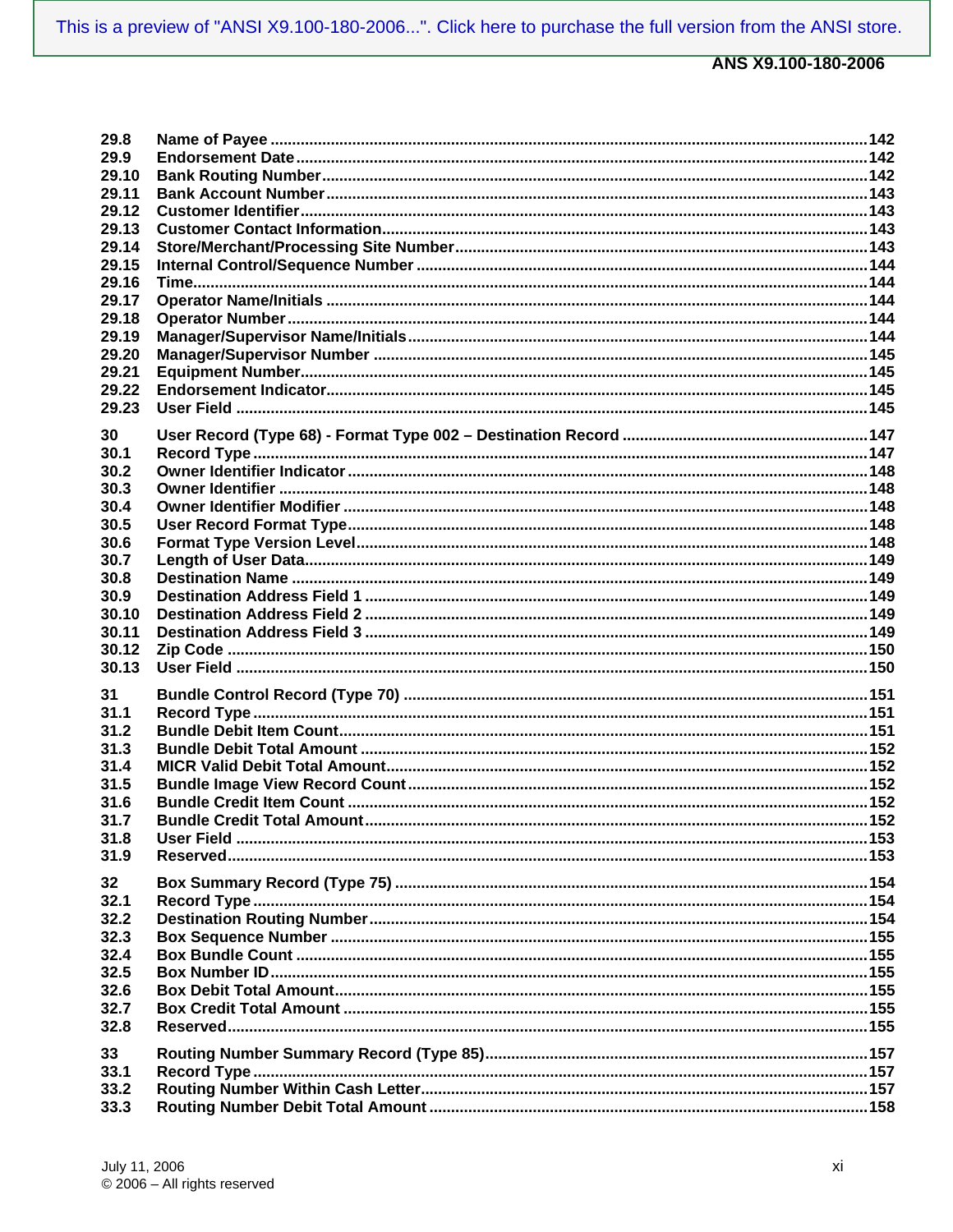| 33.4<br>33.5<br>33.6  |                                                                                                                                                                                    |  |
|-----------------------|------------------------------------------------------------------------------------------------------------------------------------------------------------------------------------|--|
| 33.7<br>34            |                                                                                                                                                                                    |  |
| 34.1<br>34.2<br>34.3  |                                                                                                                                                                                    |  |
| 34.4<br>34.5          |                                                                                                                                                                                    |  |
| 34.6<br>34.7<br>34.8  |                                                                                                                                                                                    |  |
| 34.9                  |                                                                                                                                                                                    |  |
| 35<br>35.1<br>35.2    |                                                                                                                                                                                    |  |
| 35.3<br>35.4          |                                                                                                                                                                                    |  |
| 35.5<br>35.6<br>35.7  |                                                                                                                                                                                    |  |
| 35.8                  |                                                                                                                                                                                    |  |
| A.1<br>A.2            |                                                                                                                                                                                    |  |
|                       | Annex B (Normative) Relationship of Cash Letter Record Type Indicator and Cash Letter                                                                                              |  |
| B.1<br>B.2            |                                                                                                                                                                                    |  |
| C.1<br>C.1.1<br>C.1.2 | Image View Detail Record (Type 50) Field Values for Image View Not Present Condition 169<br>Image View Data Record (Type 52) Field Values for Image View Not Present Condition 170 |  |
| D.1                   |                                                                                                                                                                                    |  |
| D.2<br>D.3            |                                                                                                                                                                                    |  |
| D.3.1<br>D.3.2        |                                                                                                                                                                                    |  |
| E.1<br>E.2<br>E.3     |                                                                                                                                                                                    |  |
| F.1                   | Allowable Combinations between Image View Format Indicator and Image View Compression                                                                                              |  |
| G.1                   |                                                                                                                                                                                    |  |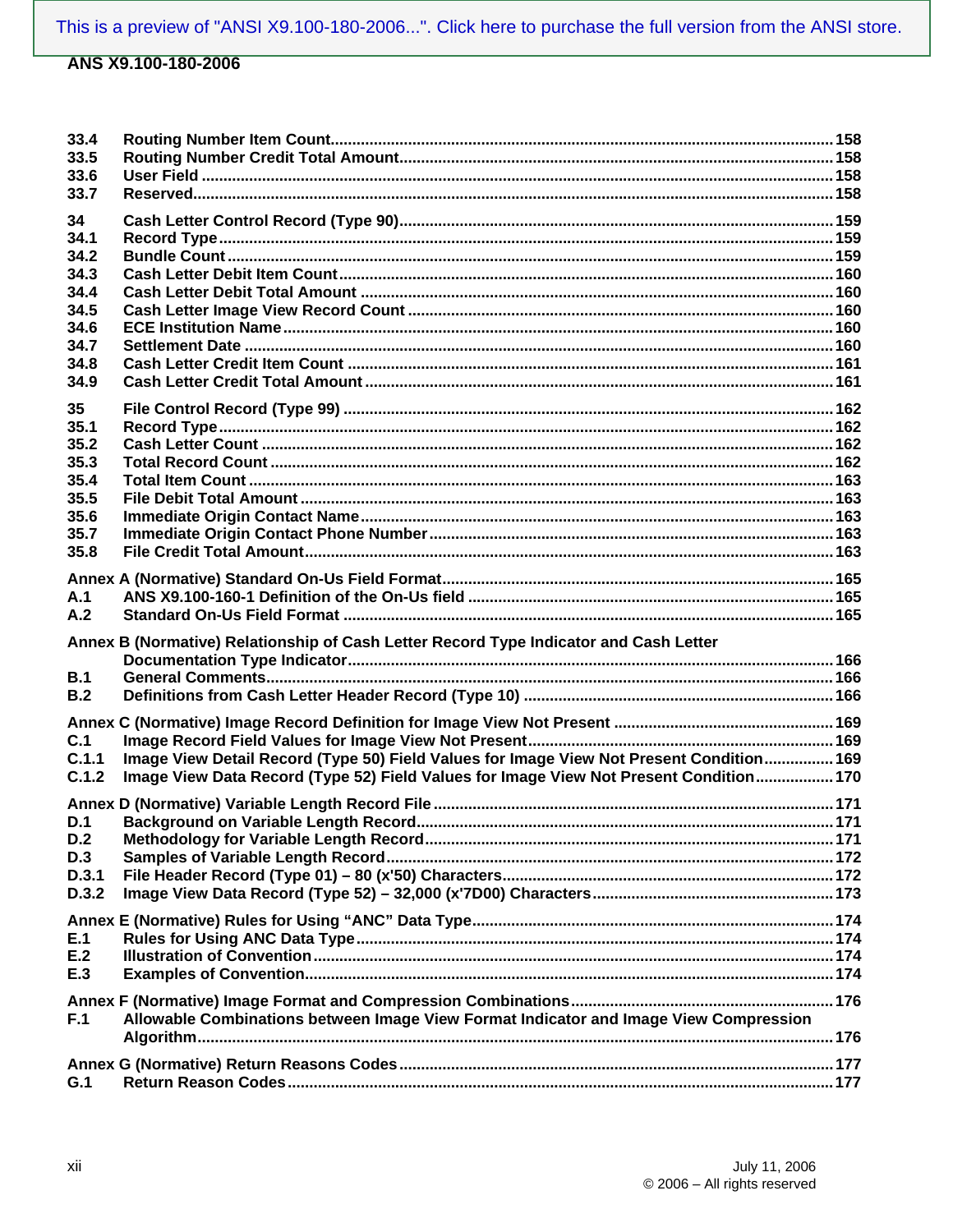| H.1            |                                                                                           |  |
|----------------|-------------------------------------------------------------------------------------------|--|
| H.1.1          |                                                                                           |  |
| H.1.2          |                                                                                           |  |
| H.2            |                                                                                           |  |
| H.2.1          |                                                                                           |  |
| H.2.2          |                                                                                           |  |
| H.2.3          |                                                                                           |  |
|                |                                                                                           |  |
| 1.1            |                                                                                           |  |
| 1.2            |                                                                                           |  |
| 1.3            |                                                                                           |  |
| 1.3.1          |                                                                                           |  |
| 1.3.2          |                                                                                           |  |
|                |                                                                                           |  |
| J.1            |                                                                                           |  |
| J.1.1          |                                                                                           |  |
| J.1.2          |                                                                                           |  |
| J.1.3          |                                                                                           |  |
|                |                                                                                           |  |
|                |                                                                                           |  |
| K.1            |                                                                                           |  |
| K <sub>2</sub> |                                                                                           |  |
| K <sub>3</sub> |                                                                                           |  |
| K.4            |                                                                                           |  |
|                |                                                                                           |  |
|                |                                                                                           |  |
| L.1            |                                                                                           |  |
| L.2            |                                                                                           |  |
| L.3            |                                                                                           |  |
| L.4            |                                                                                           |  |
|                |                                                                                           |  |
|                |                                                                                           |  |
| M.1            |                                                                                           |  |
| M.2            |                                                                                           |  |
| M.3            |                                                                                           |  |
| M.4<br>M.5     |                                                                                           |  |
|                |                                                                                           |  |
| M.6            |                                                                                           |  |
|                |                                                                                           |  |
| N.1            |                                                                                           |  |
| N.1.1          |                                                                                           |  |
| N.1.2          | Recommended Base and Optional Tag Values for TIFF 6.0 Black/White (G4) Image Exchange 206 |  |
| N.1.3          |                                                                                           |  |
| N.1.4          |                                                                                           |  |
| N.1.5          |                                                                                           |  |
|                |                                                                                           |  |
| O.1            |                                                                                           |  |
| O.2            |                                                                                           |  |
| O.3<br>O.4     |                                                                                           |  |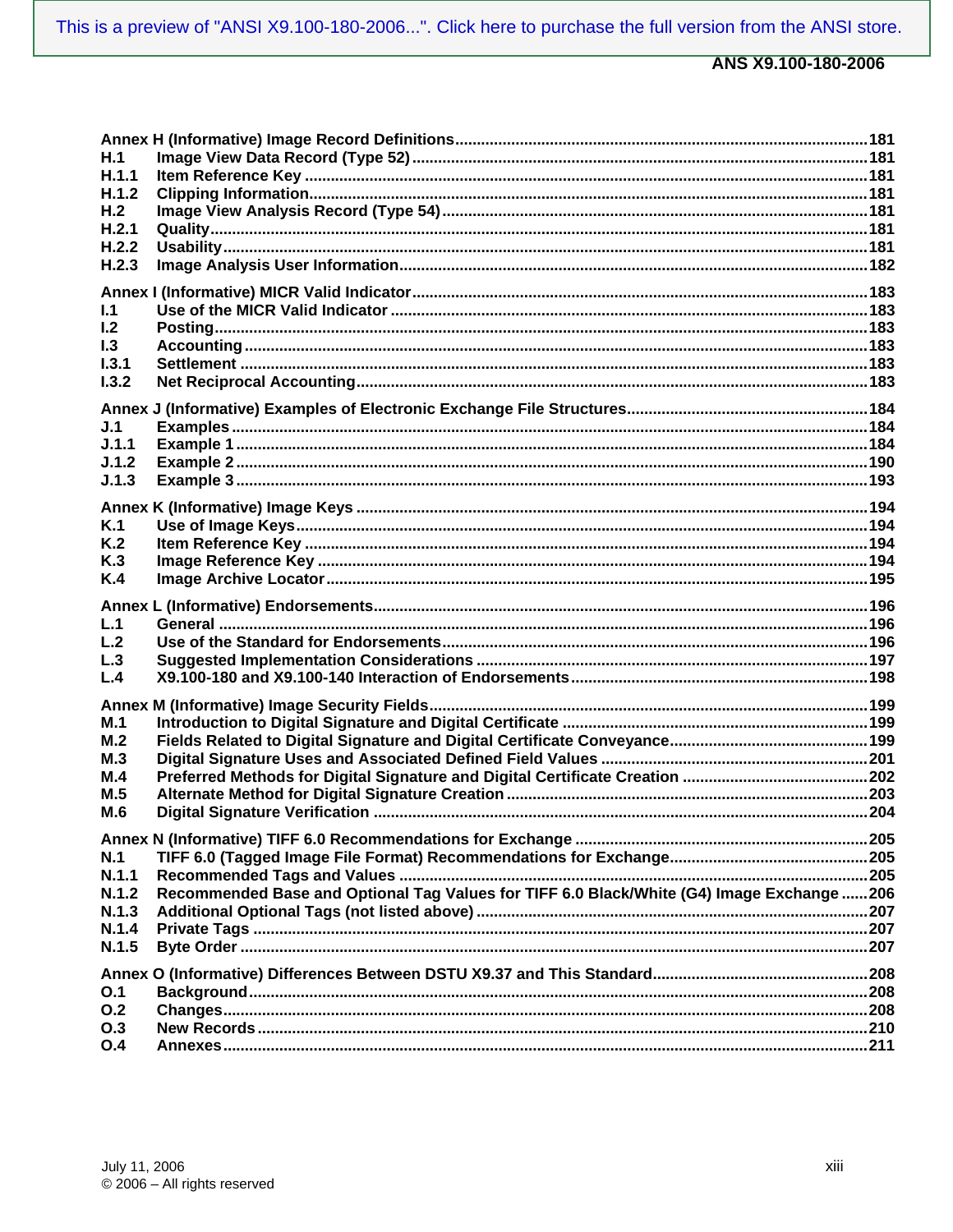### <span id="page-13-0"></span>**ANS X9.100-180-2006**

## **Figures**

| Figure 1c - X9.100-180 Credit/Reconciliation Record (Type 61) Hierarchy Diagram (Cont'd) 12 |  |
|---------------------------------------------------------------------------------------------|--|
|                                                                                             |  |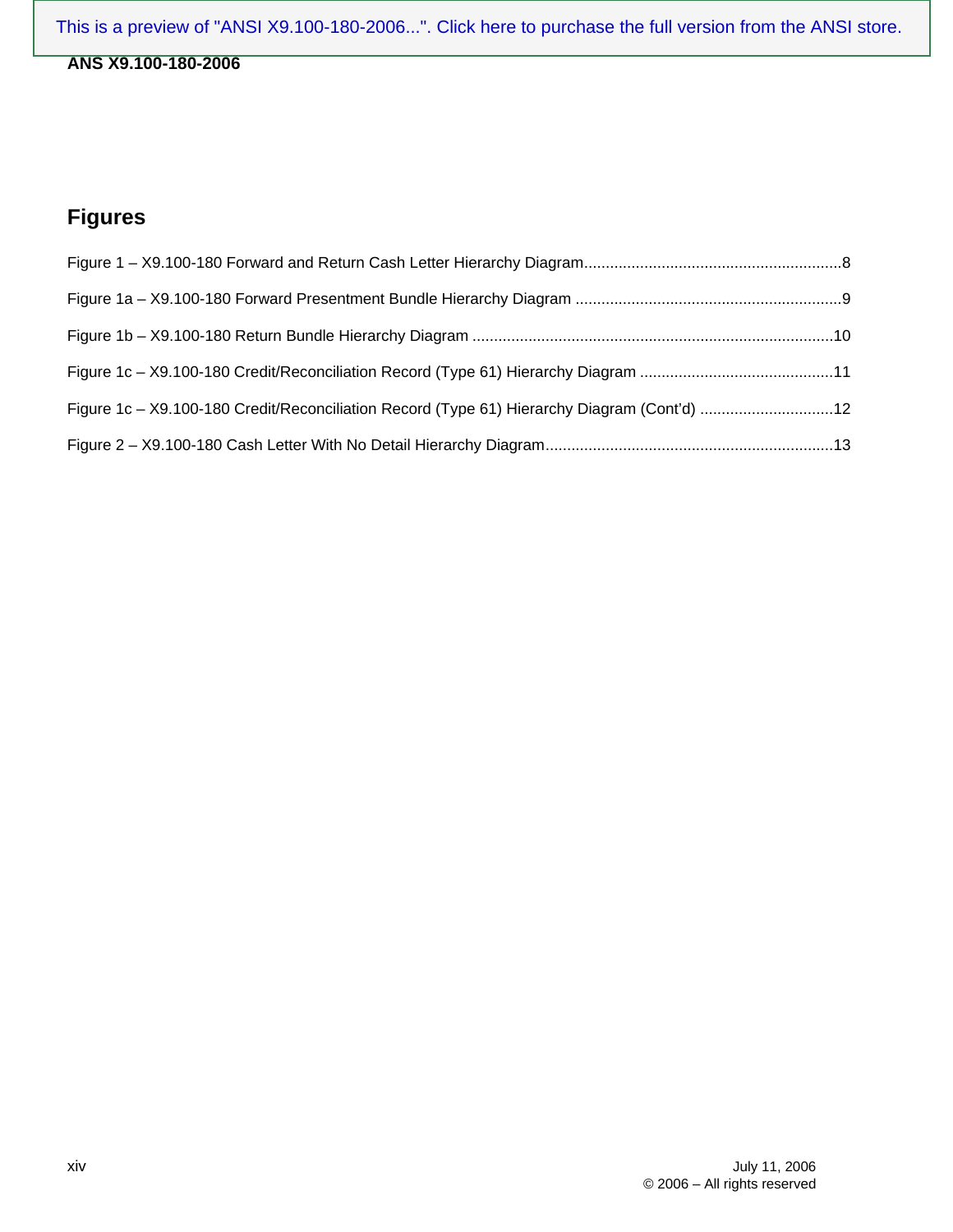### <span id="page-14-0"></span>**Tables**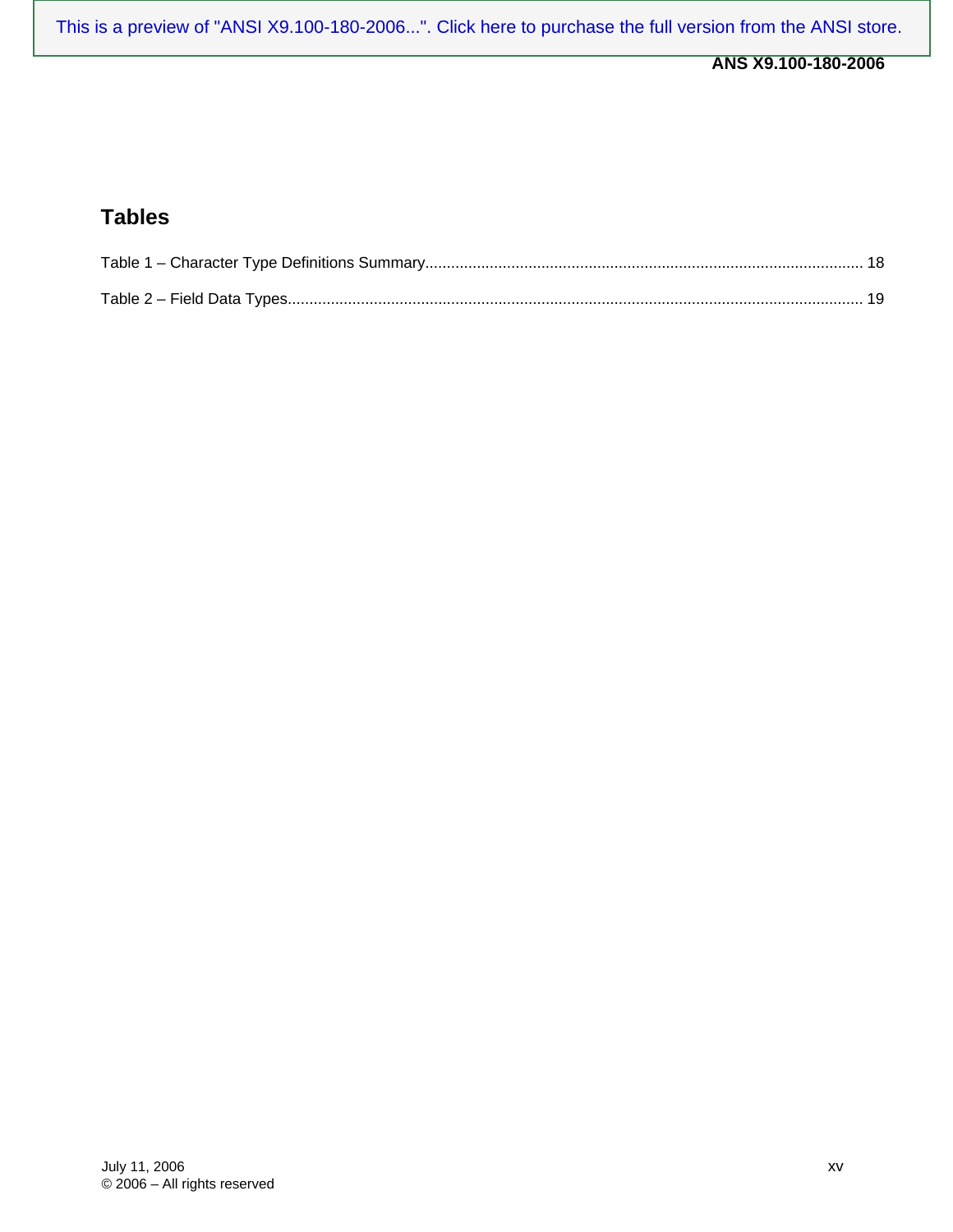### <span id="page-15-0"></span>**Foreword**

Approval of an American National Standard requires verification by ANSI that the requirements for due process, consensus, and other criteria for approval have been met by the standards developer.

Consensus is established when, in the judgment of the ANSI Board of Standards Review, substantial agreement has been reached by directly and materially affected interests. Substantial agreement means much more than a simple majority, but not necessarily unanimity. Consensus requires that all views and objections be considered, and that a concerted effort be made toward their resolution.

The use of American National Standards is completely voluntary; their existence does not in any respect preclude anyone, whether he has approved the standards or not from manufacturing, marketing, purchasing, or using products, processes, or procedures not conforming to the standards.

The American National Standards Institute does not develop standards and will in no circumstances give an interpretation of any American National Standard. Moreover, no person shall have the right or authority to issue an interpretation of an American National Standard in the name of the American National Standards Institute. Requests for interpretations should be addressed to the secretariat or sponsor whose name appears on the title page of this standard.

**CAUTION NOTICE:** This American National Standard may be revised or withdrawn at any time. The procedures of the American National Standards Institute require that action be taken to reaffirm, revise, or withdraw this standard no later than five years from the date of approval.

Published by

**Accredited Standards Committee X9, Inc.** 

**1212 West Street Suite 200** 

**Annapolis, Maryland 21401 USA** 

**X9 Online http://www.x9.org** 

Copyright © 2006 by Accredited Standards Committee X9, Inc.

All rights reserved.

No part of this publication may be reproduced in any form, in an electronic retrieval system or otherwise, without prior written permission of the publisher. Printed in the United States of America.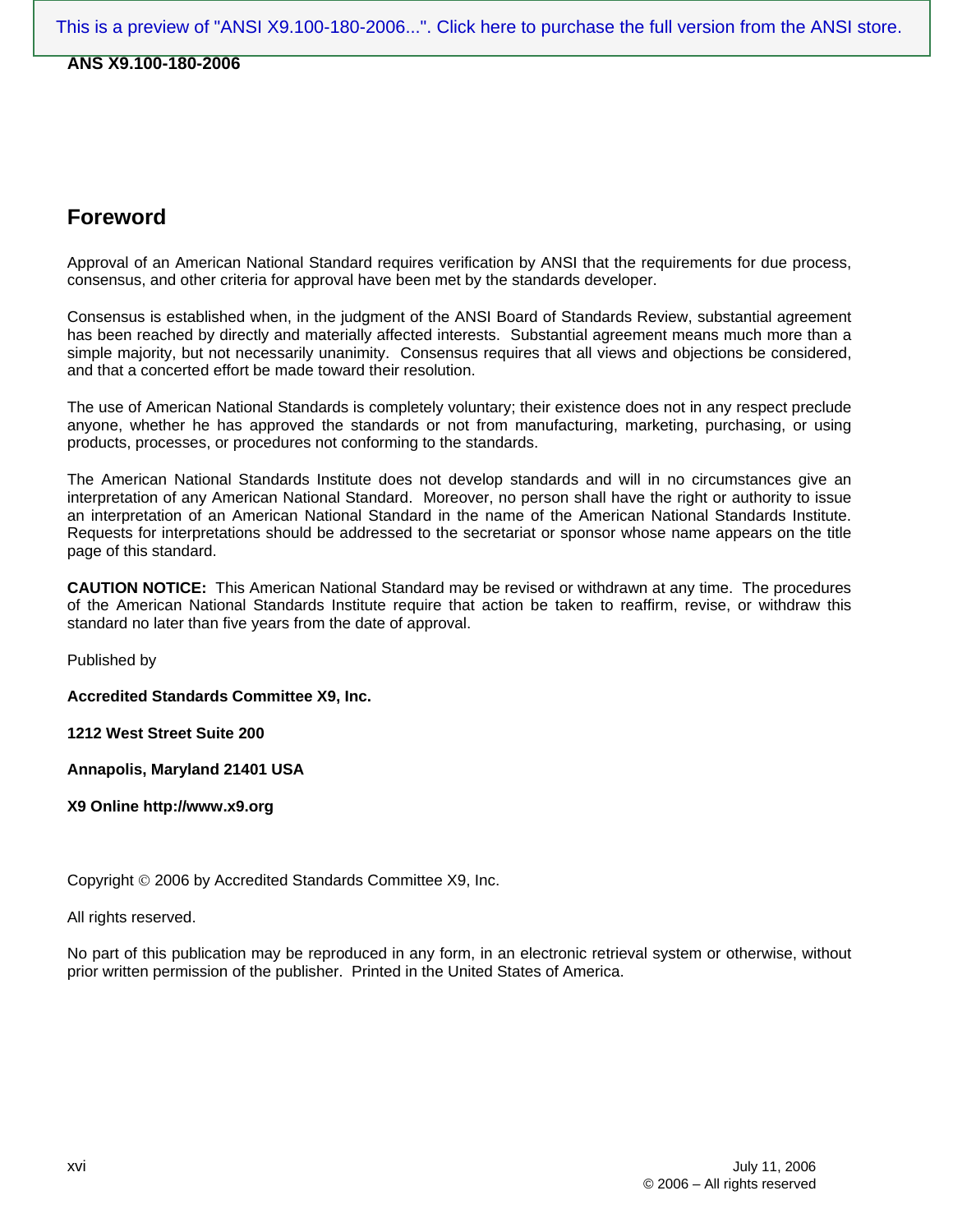### <span id="page-16-0"></span>**Introduction**

The purpose of this standard is to provide the financial industry with a format necessary to perform electronic check exchange (ECE), with or without images. The format supports forward presentment, posting, return notification, IRD printing and presentment and returns, as well as existing customer information reporting products. The standard also supports multiple check clearing alternatives, e.g., bank-to-bank, bank-to-switch.

This standard has been modified from its original design to allow check images to be linked to and transmitted along with the (financial) posting data. The standard utilizes a cash letter structure to support the exchange of posting data only, posting data and check images, or posting data followed by a file of posting data and check images. This standard can also be used to exchange financial data and images with other applications, such as remote deposit and lockbox processes. This standard defines a variable length formatted file. Some records within the file contain variable content and others retain fixed length content as in previous X9.37 standards.

The standard was designed to accommodate and work with existing data formats used to transmit check-related data, and to provide flexibility in accommodating future developments in check processing and check product offerings. The use of this standard will enable financial institutions to cut processing costs and fraud losses by reducing the number of times a paper item must be handled, and by shortening the forward presentment and return cycle time frames.

Initially conceived as a necessary step in preparation for enactment of the Federal Reserve Board's Same-day Settlement proposal, it quickly became evident that the standard would benefit the US Payments System in other ways.

The standard was originally developed for the Accredited Standards Committee on Financial Services, ASC X9, by the Subcommittee for Electronic Wholesale Payment Related & EDI Financial Services Standards, ASC X9E and has been revised by the Subcommittee for Check Processing, ASC X9B.

There are fifteen annexes in this standard. Annexes A, B, C, D, E, F, and G, are normative and are considered part of this standard; Annexes H, I, J, K, L, M, N and O are informative and are not considered part of this standard. Users of the standard are warned against using clauses of the standard, especially the record layouts, out of context. Clauses 1.0 through 6.8, and the normative annexes, provide information essential to the successful use of the record layouts and to the successful implementation of the standard itself.

X9 intends to develop a new Part 2 to this standard which will establish required TIFF 6.0 tags and associated values to support the exchange of check images. This new Part 2 will be developed within the next twelve months.

**NOTE** - The user's attention is called to the possibility that compliance with this standard may require use of an invention covered by patent rights.

By publication of this standard, no position is taken with respect to the validity of this claim or of any patent rights in connection therewith.

Suggestions for the improvement or revision of this standard are welcome. They should be sent to the Accredited Standards Committee X9, Inc., 1212 West Street, Suite 200, Annapolis, Maryland 21401 USA.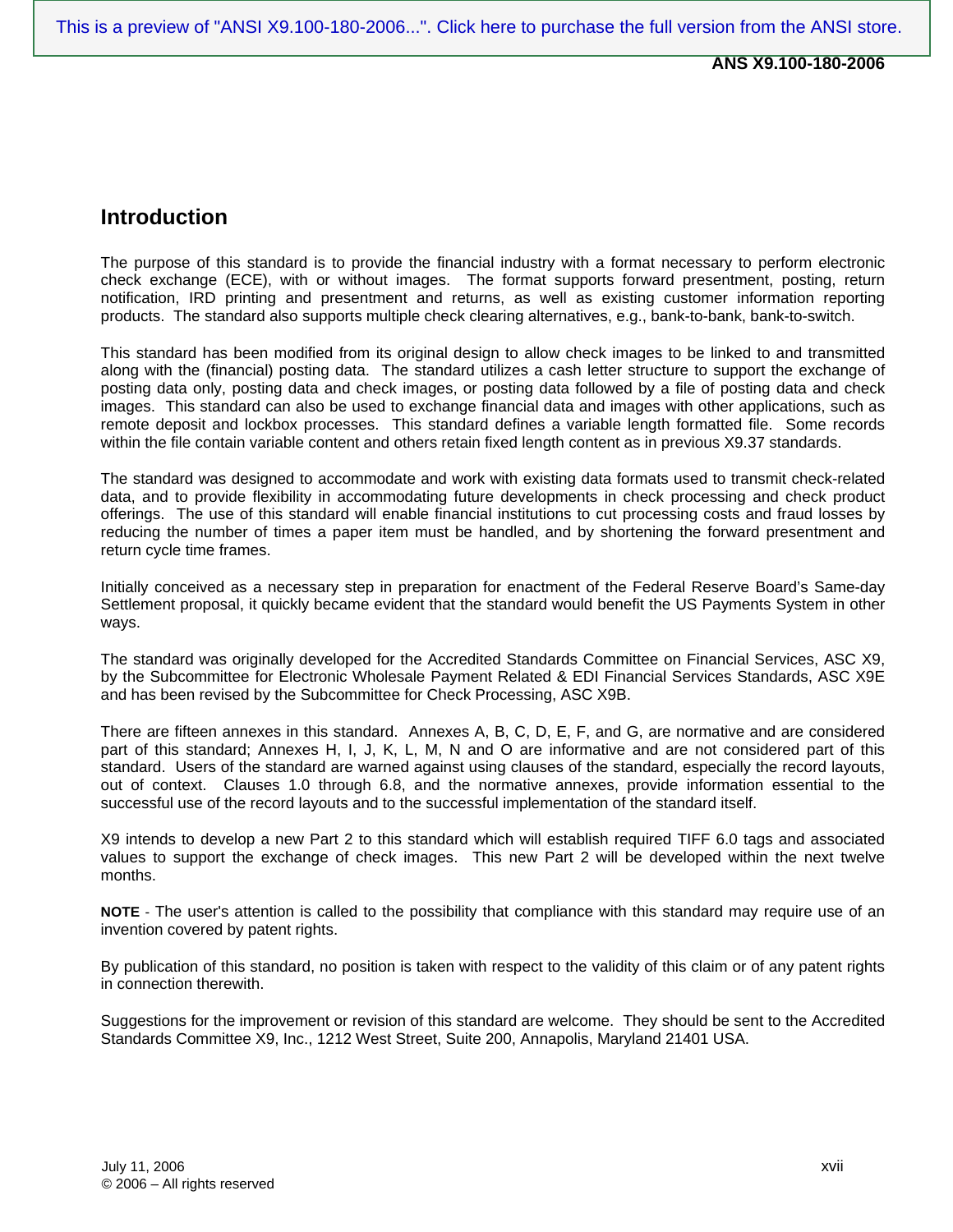This Standard was processed and approved for submittal to American National Standards Institute (ANSI) by the Accredited Standards Committee on Financial Services, X9. Committee approval of the Standard does not necessarily imply that all the committee members voted for its approval.

The **X9 committee** had the following members: Jim Shaffer, X9 Chairman Vincent DeSantis, X9 Vice-Chairman Cynthia Fuller, Executive Director Susan Yashinskie, Program Manager

| <b>Organization Represented</b>                | Representative          |
|------------------------------------------------|-------------------------|
| <b>ACI Worldwide</b>                           | Jim Shaffer             |
| <b>American Bankers Association</b>            | C. Diane Poole          |
| American Express Company                       | John Allen              |
| <b>American Financial Services Association</b> | Mark Zalewski           |
| <b>Bank of America</b>                         | Daniel Welch            |
| Capital One                                    | <b>Scott Sykes</b>      |
| <b>Certicom Corporation</b>                    | Daniel Brown            |
| Citigroup, Inc.                                | Mike Halpern            |
| <b>Deluxe Corporation</b>                      | John Fitzpatrick        |
| Diebold, Inc.                                  | R. David Nein           |
| <b>Discover Financial Services</b>             | Jennifer Schroeder      |
| Federal Reserve Bank                           | Dexter Holt             |
| <b>First Data Corporation</b>                  | Connie Spurgeon         |
| Fiserv                                         | <b>Skip Smith</b>       |
| FSTC, Financial Services Technology Consortium | Daniel Schutzer         |
| <b>Hewlett Packard</b>                         | <b>Larry Hines</b>      |
| Hypercom                                       | Scott Spiker            |
| iStream Imaging/Bank of Kenney                 | Ken Biel                |
| <b>IBM Corporation</b>                         | <b>Todd Arnold</b>      |
| <b>Identrus</b>                                | <b>Mack Hicks</b>       |
| Ingenico                                       | John Spence             |
| Intuit, Inc.                                   | Jana Hocker             |
| J.P. Morgan Chase & Co                         | Jacqueline Pagan        |
| <b>KPMG LLP</b>                                | Mark Lundin             |
| MagTek, Inc.                                   | <b>Carlos Morales</b>   |
| <b>MasterCard International</b>                | William Poletti         |
| National Association of Convenience Stores     | Teri Richman            |
| National Security Agency                       | Sheila Brand            |
| <b>NCR Corporation</b>                         | <b>Steve Stevens</b>    |
| <b>SWIFT/Pan Americas</b>                      | Malene McMahon          |
| The Clearing House                             | <b>Vincent DeSantis</b> |
| U.S. Bank                                      | Marc Morrison           |
| <b>University Bank</b>                         | Stephen Ranzini         |
| VeriFone, Inc.                                 | <b>Brad McGuinness</b>  |
| VECTORsgi                                      | Ron Schultz             |
| VISA                                           | <b>Richard Sweeney</b>  |
| Wachovia Bank                                  | Ray Gatland             |
| Wells Fargo Bank                               | <b>Ruven Schwartz</b>   |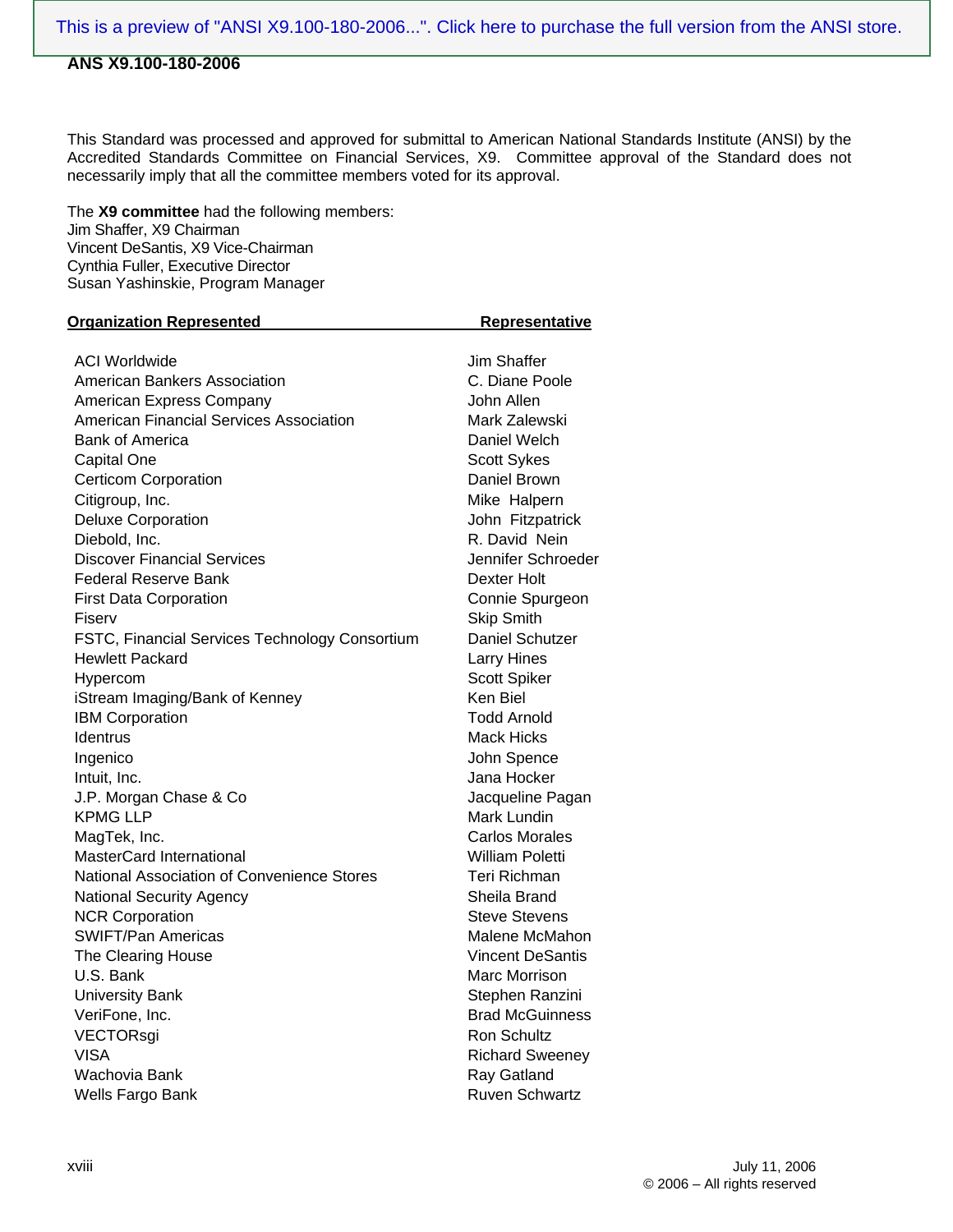The **X9B Committee** had the following members: Dexter Holt, X9B Chairman Curt Siroky, X9B Vice Chairman Daniel Welch, X9B Vice Chairman Cynthia Fuller, Executive Director Susan Yashinskie, Program Manager

| <b>Organization Represented</b>                | Representative          |
|------------------------------------------------|-------------------------|
| All My Papers                                  | Larry Krummel           |
| <b>American Bankers Association</b>            | C. Diane Poole          |
| <b>American Financial Services Association</b> | Mark Zalewski           |
| BancTec, Inc.                                  | David Hunt              |
| <b>Bank of America</b>                         | Daniel Welch            |
| <b>Boise Paper Solutions</b>                   | John Claflin            |
| Carreker                                       | Don Harman              |
| <b>Certicom Corporation</b>                    | Daniel Brown            |
| Check Site, Inc.                               | <b>Trevor Kensey</b>    |
| Citigroup, Inc.                                | Mike Halpern            |
| Clarke American Checks, Inc.                   | John W. McCleary        |
| <b>ClearWave Electronics</b>                   | Mark Ross               |
| <b>Compass Bank</b>                            | Kirk Maze               |
| Davis & Henderson                              | Dragan Calusic          |
| <b>Deluxe Corporation</b>                      | John Fitzpatrick        |
| Diebold, Inc.                                  | <b>Bruce Chapa</b>      |
| <b>Discover Financial Services</b>             | <b>Julie Shaw</b>       |
| Domtar, Inc.                                   | <b>Howard Hunter</b>    |
| <b>ECCHO</b>                                   | Phyllis Meyerson        |
| <b>Federal Reserve Bank</b>                    | Mark Kielman            |
| <b>First Data Corporation</b>                  | Connie Spurgeon         |
| Fiserv                                         | <b>Skip Smith</b>       |
| FSTC, Financial Services Technology Consortium | Daniel Schutzer         |
| Huntington Bank                                | Michelle Dunkle         |
| Hypercom                                       | Scott Spiker            |
| iStream Imaging/Bank of Kenney                 | Ken Biel                |
| <b>IBM Corporation</b>                         | <b>Andrew Sutton</b>    |
| ImageScan                                      | Hanna Jabbour           |
| Ingenico                                       | John Spence             |
| Intuit, Inc.                                   | Jana Hocker             |
| J.P. Morgan Chase & Co                         | Jacqueline Pagan        |
| John H. Harland Company                        | <b>Curt Siroky</b>      |
| <b>KPMG LLP</b>                                | Alfred F. Van Ranst Jr. |
| Liberty Enterprises, Inc.                      | <b>Rick Zecher</b>      |
| MagTek, Inc.                                   | <b>Carlos Morales</b>   |
| <b>National Security Agency</b>                | Sheila Brand            |
| NACHA The Electronic Payments Association      | Nancy Grant             |
| <b>NCR Corporation</b>                         | David Norris            |
| NetDeposit, Inc.                               | William Wong            |
| Oce North America, Inc                         | <b>Tony Ribeiro</b>     |
| Orbograph                                      | Dave Kliewer            |
| Paychex Inc                                    | <b>Carl Tinch</b>       |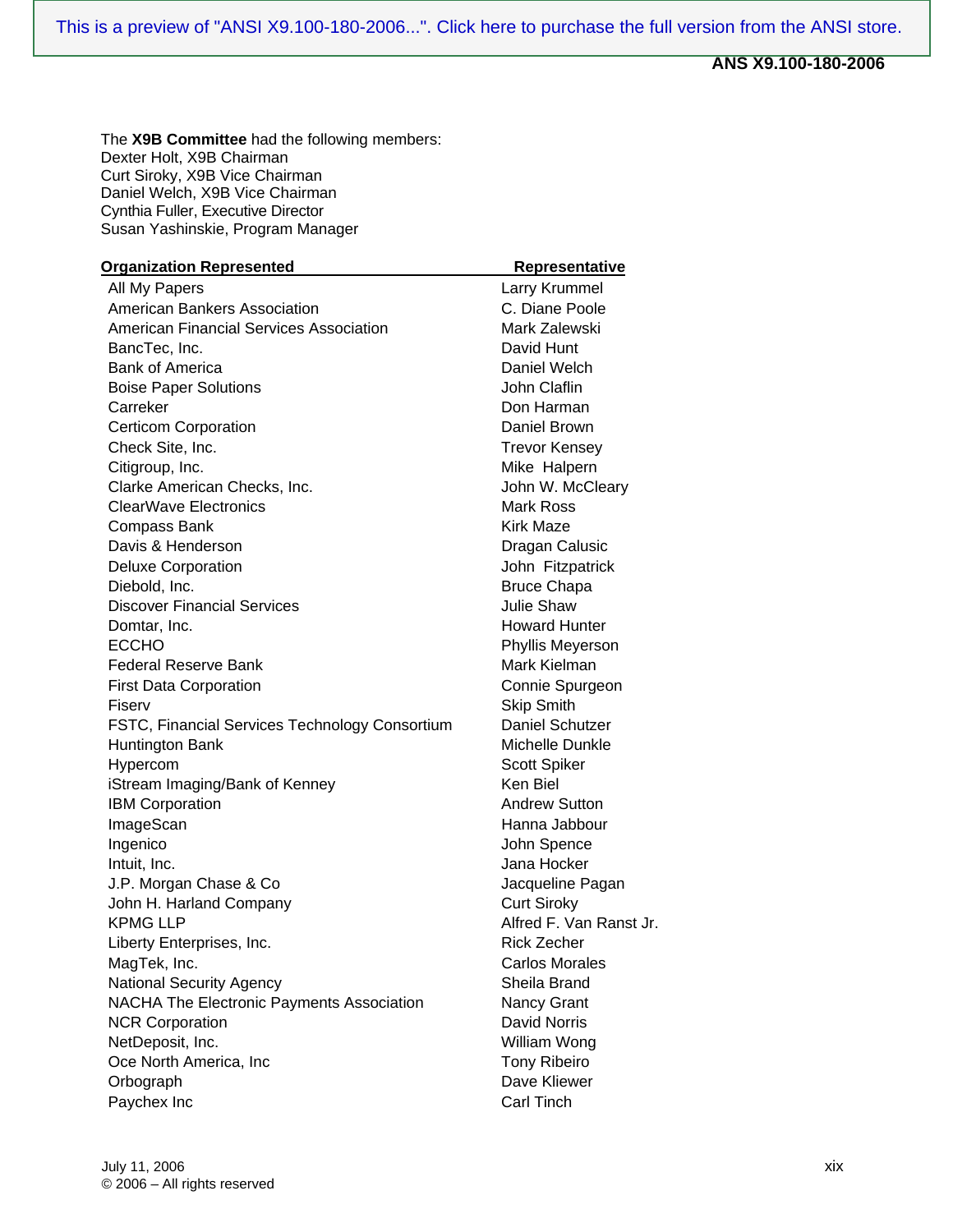| Piracle                          | Alan Quarnberg         |
|----------------------------------|------------------------|
| <b>RDM Corporation</b>           | Karin McNabb           |
| Relizon                          | Mel Stephenson         |
| Relyco Sales Inc                 | <b>Rick Gagnon</b>     |
| Reynolds and Reynolds Co.        | Mark Hoenie            |
| Rosetta Technologies             | Jim Maher              |
| Silver Bullet Technology, Inc.   | <b>Bryan Clark</b>     |
| Solutran                         | Michelle Kocur         |
| Source Technologies              | Wally Burlingham       |
| <b>Standard Register Company</b> | <b>Russell Hill</b>    |
| <b>SWIFT/Pan Americas</b>        | Malene McMahon         |
| The Clearing House               | Steve Jackson          |
| Troy Group, Inc.                 | Michael Riley          |
| U.S. Bank                        | Marc Morrison          |
| <b>Unisys Corporation</b>        | David J. Concannon     |
| VECTORsgi                        | Jerry Bowman           |
| Vicor, Inc.                      | <b>Rick Smith</b>      |
| VISA                             | <b>Richard Sweeney</b> |
| Wachovia Bank                    | <b>Keith Ross</b>      |
| Wells Fargo Bank                 | Al Hecht               |
| Xerox Corporation                | <b>Frank Bov</b>       |
|                                  |                        |

Under ASC X9 procedures, a working group may be established to address specific segments of work under the ASC X9 Committee or one of its subcommittees. A working group exists only to develop standard(s) or guideline(s) in a specific area and is then disbanded. The individual experts are listed with their affiliated organizations. However, this does not imply that the organization has approved the content of the standard or guideline.

(Note: Company names of non-member participants listed only if release form was signed.)

Working Group X9B6 on Electronic Exchange of Check and Image Data which developed this standard had the following participants:

Phyllis Meyerson, Chair, ECCHO

#### **Organization Represented** *Representative*

ACOM Solutions **Gregory T. Church** ACOM Solutions **Carl Grant** Advanced Financial Solutions **Stan Hall** Stan Hall Advanced Financial Solutions **Dan Ulrich** Dan Ulrich All My Papers **Larry Krummel** All My Papers **Brett Nelson** American Bankers Association Tom Judd American Bankers Association **C. Diane Poole** BancTec, Inc. **Peter Caporal** BancTec, Inc. **David Hunt** Bank of America **Joe Shuster** Joe Shuster Bank of America Daniel Welch Canadian Payments Association **Canadian Payments Association** Judith Leclerc Canadian Payments Association Michaela McBean

Christopher Dowdell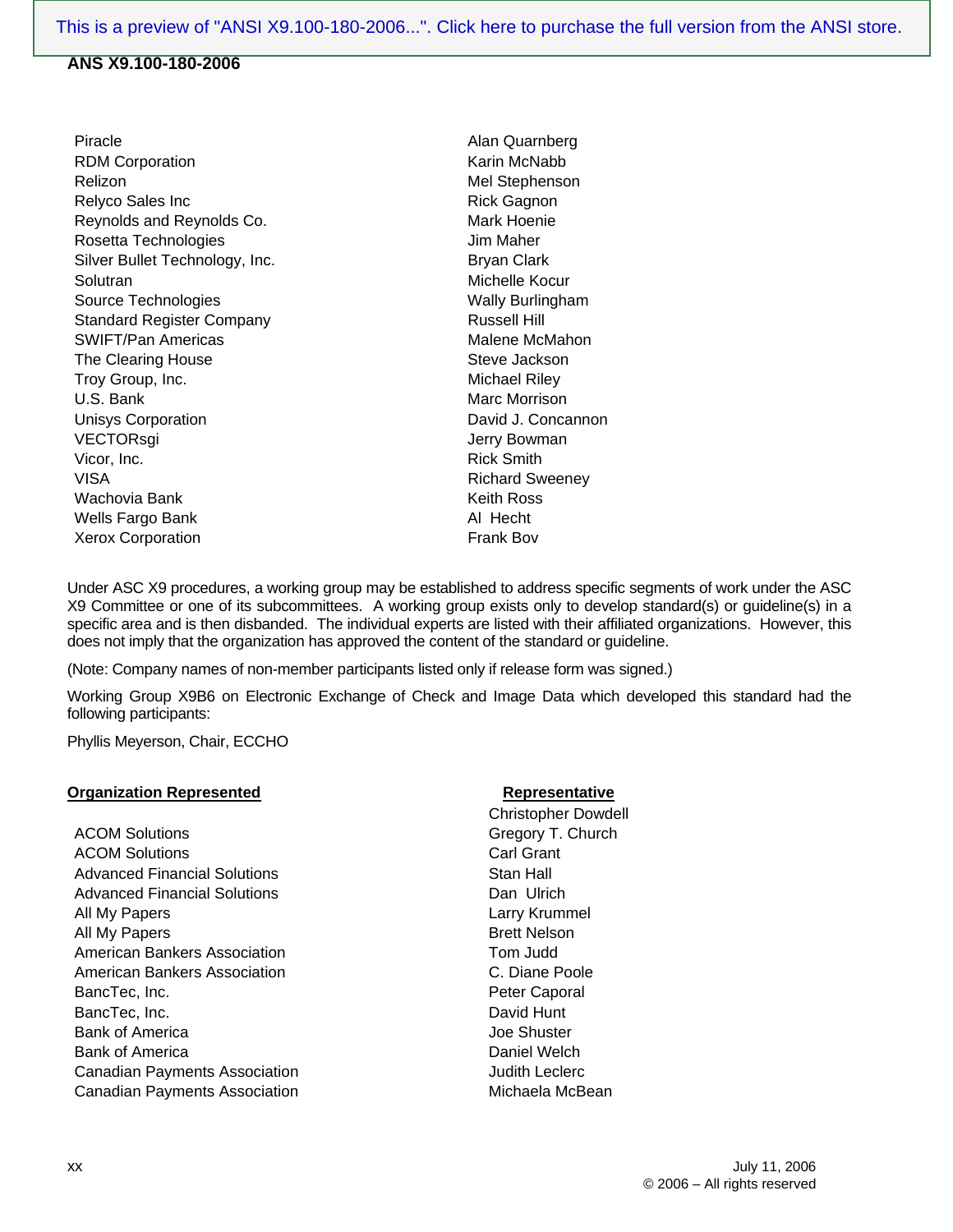#### **ANS X9.100-180-2006**

Carreker Harry Hankla Carreker Don Harman Certicom Corporation **Daniel Brown** Check Site, Inc. **Neil Godfrey** Check Site, Inc. **Trevor Kensey** Check Site, Inc. **Michael Lowery** Citigroup, Inc. **Mike Halpern** Mike Halpern Clarke American Checks, Inc. **Clarke American Checks**, Inc. Clarke American Checks, Inc. Valerie Meddleton ClearWave Electronics **Mark Ross** Mark Ross Comerica **Paul Burns** Paul Burns Comerica Mary Kosinski **Compass Bank** Jan Cole Compass Bank **Kirk Maze** Custom Direct LLC **Tanya Cook Custom Direct LLC** Dale Dabbs Data-Mail, Inc. **Network** Contract Contract Contract Contract Contract Contract Contract Contract Contract Contract Contract Contract Contract Contract Contract Contract Contract Contract Contract Contract Contract Contrac Data-Mail, Inc. **Mark Sullivan** Deluxe Corporation **Deluxe Corporation John Fitzpatrick** Deluxe Corporation **Brian Flaten** Brian Flaten Deluxe Corporation **Barry Green** Barry Green Deluxe Corporation **Lyle Prickett** Deluxe Corporation **Ralph Stolp** Deluxe Corporation and Toedter John Toedter Deluxe Corporation **Mike Valiquet Mike Valiquet** Diebold, Inc. **Bruce Chapa** Diebold, Inc. Laura Drozda Diebold, Inc. **R. David Nein** Diebold, Inc. **Michael Shirk** Domtar, Inc. **Example 20 Howard Hunter** Domtar, Inc. **Example 2018** 2019 12:30 Rick Mullen Domtar, Inc. **Anthony Rigelman** ECCHO Phyllis Meyerson Federal Reserve Bank **Internal and Seanning M. DeLano** Federal Reserve Bank Deb Hjortland Federal Reserve Bank Dexter Holt Federal Reserve Bank Mark Kielman First Data Corporation **Pam Carter** Pam Carter First Data Corporation **Paquito Singleton** Paquito Singleton First Data Corporation **Connie Spurgeon** Fiserv **Keav Edwards** Fiserv Lori Hood Fiserv Joe Pachunka Fiserv William Saffici Fiserv **Skip Smith** Fiserv **Chad Speiser** Fiserv **Linda Weber** FSTC, Financial Services Technology Consortium Frank Jaffe FSTC, Financial Services Technology Consortium Christine Nautiyal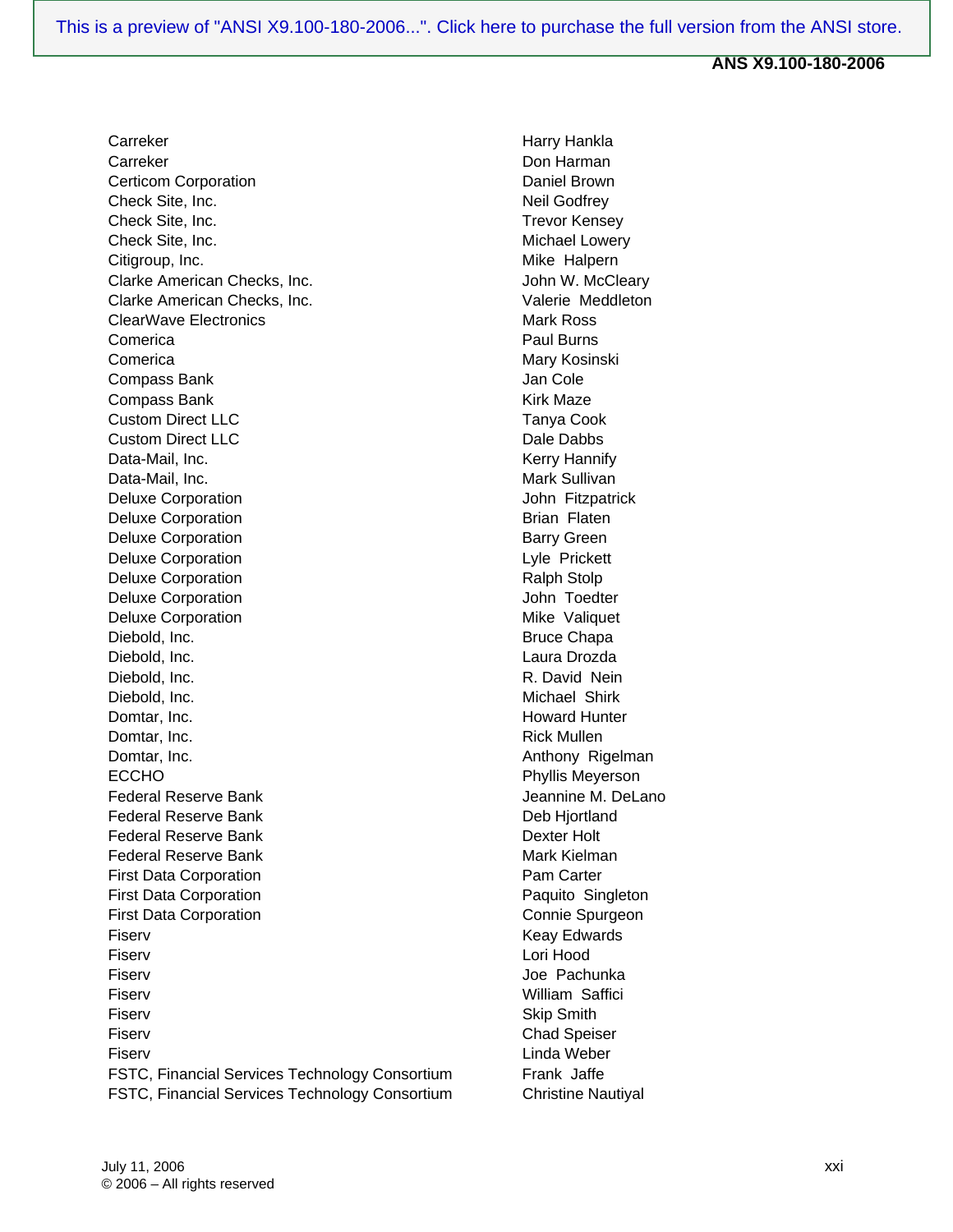FSTC, Financial Services Technology Consortium Daniel Schutzer Huntington Bank Michelle Dunkle Huntington Bank **Jim Posani** iStream Imaging/Bank of Kenney Kenney Ken Biel iStream Imaging/Bank of Kenney Mike McGuire IBM Corporation **Rod Moon IBM Corporation Andrew Sutton** ImageScan Hanna Jabbour ImageScan Lucie Johnson Ingenico **Anni Dismukes** Ingenico Rob Harrison Intuit, Inc. **Craig Cuffle** Intuit, Inc. **Intuit, Inc. Intuit, Inc. Jana Hocker** J.P. Morgan Chase & Co Jacqueline Pagan J.P. Morgan Chase & Co Jim Wright John H. Harland Company **All Ludwick** John H. Harland Company Curt Siroky Liberty Enterprises, Inc. Vicky Lee Liberty Enterprises, Inc. The Contract of the Rick Zecher MICR Automation Inc. **Richard Illyes Richard Illyes** MICR Automation Inc. Vladimir Vassiliev NCR Corporation Wayne Doran NCR Corporation **David Norris** NetDeposit, Inc. William Wong Nexpress Solutions, Inc. A Kodak Company **Aaron Lazar** Nexpress Solutions, Inc. A Kodak Company Kathleen Roland Oce North America, Inc **Tony Ribeiro** Tony Ribeiro Orbograph Uriel BenDavid Orbograph **Communist Communist Communist Communist Communist Communist Communist Communist Communist Communist Communist Communist Communist Communist Communist Communist Communist Communist Communist Communist Communist C** Parascript, LLC Mike Fenton Parascript, LLC Kaz Jaszczak Paychex Inc **Carl Tinch** Piracle **Alan Quarnberg Alan Quarnberg** PrintXcel PrintXcel **Principal Peter Atzman** PrintXcel **Deanna Day** RDM Corporation **Bill Faulkner** RDM Corporation **National Community** Tom Hayosh RDM Corporation **National Contract Contract Contract Contract Contract Contract Contract Contract Contract Contract Contract Contract Contract Contract Contract Contract Contract Contract Contract Contract Contract Contrac** RDM Corporation **Karin McNabb** Karin McNabb Relizon **Mel Stephenson** Mel Stephenson Relyco Sales Inc **Rick Gagnon** Rick Gagnon Relyco Sales Inc **Helene** Kontonis Relyco Sales Inc **Michael Steinberg** Michael Steinberg Reynolds and Reynolds Co. The Carolyn Brackman Silver Bullet Technology, Inc. **Bryan Clark** Bryan Clark Silver Bullet Technology, Inc. The Contract of the Ray Higgins Skyline Data, Inc. **R. Camacho** R. Camacho Skyline Data, Inc. **Patrick Krug** Solutran Dan Galinson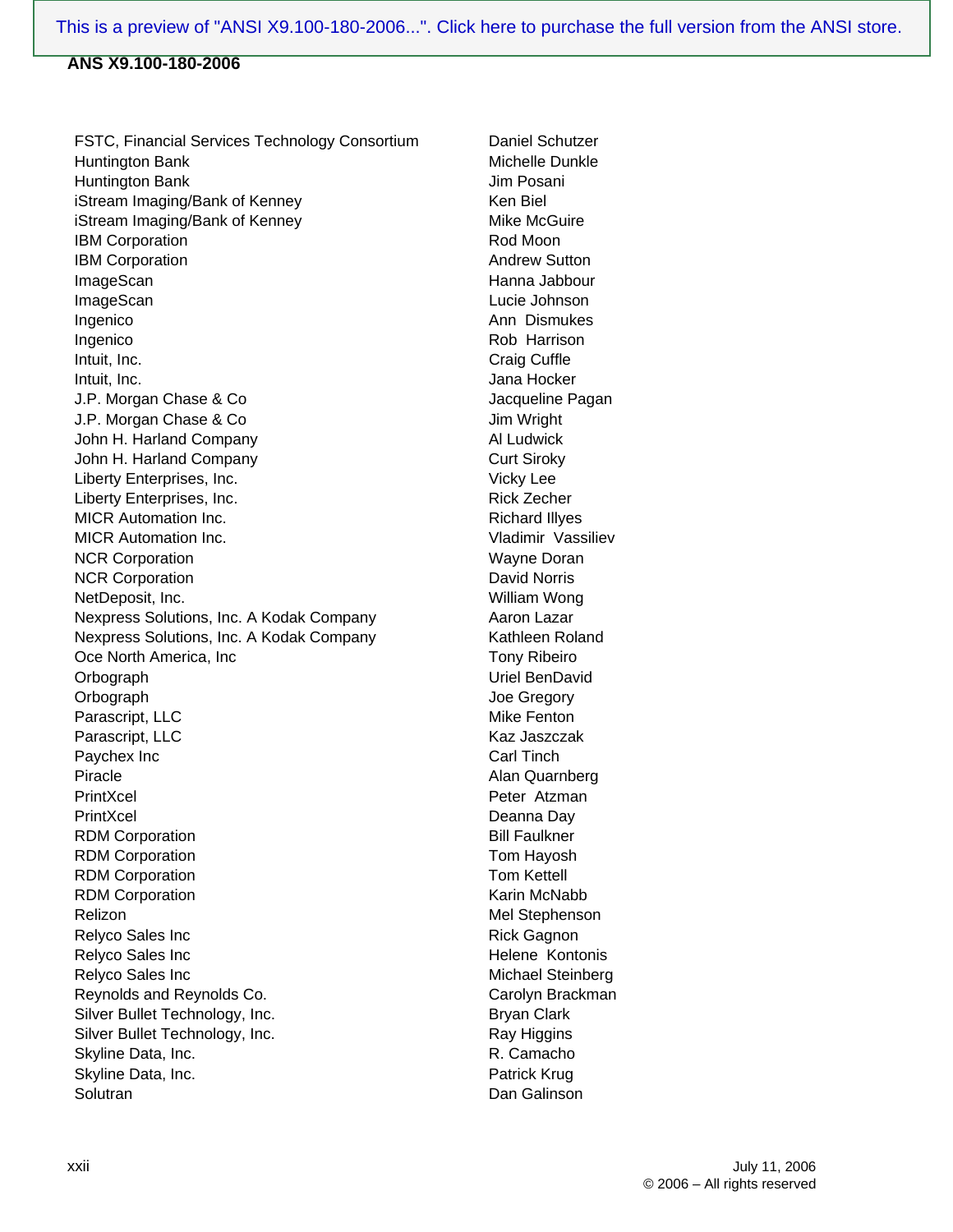#### **ANS X9.100-180-2006**

Solutran Cindy Neiderhiser Solutran Carmen R. Nordstrand Solutran Solutran Scott Reid Source Technologies **Wally Burlingham** Source Technologies **Roger Owens** Roger Owens Standard Register Company Melissa Barnes SWIFT/Pan Americas and a state of the Malene McMahon The Clearing House **Henry Farrar** Henry Farrar The Clearing House Steve Jackson The Clearing House **Susan Long** U.S. Bank Valerie Melville U.S. Bank **Nicole Mettler** U.S. Bank Marc Morrison and Marc Morrison and Marc Morrison and Marc Morrison Unisys Corporation **David J. Concannon** Unisys Corporation **Leonard Wasielewski** VECTORsgi **VECTORsgi** Jerry Bowman VECTORsgi **Ron Schultz** Vicor, Inc. **Robert Kirk** Vicor, Inc. **Rick Smith** Wells Fargo **Annual Annual Annual Annual Annual Annual Annual Annual Annual Annual Annual Annual Annual Annual Annual Annual Annual Annual Annual Annual Annual Annual Annual Annual Annual Annual Annual Annual Annual Annual** Wachovia Bank **Andrew Garner** Andrew Garner Wachovia Bank **Ray Gatland** Ray Gatland Wachovia Bank **Scott Meloun** Scott Meloun Xerox Corporation **Frank Boy** Xerox Corporation **Susan Siani** Susan Siani

Solutran Michelle Kocur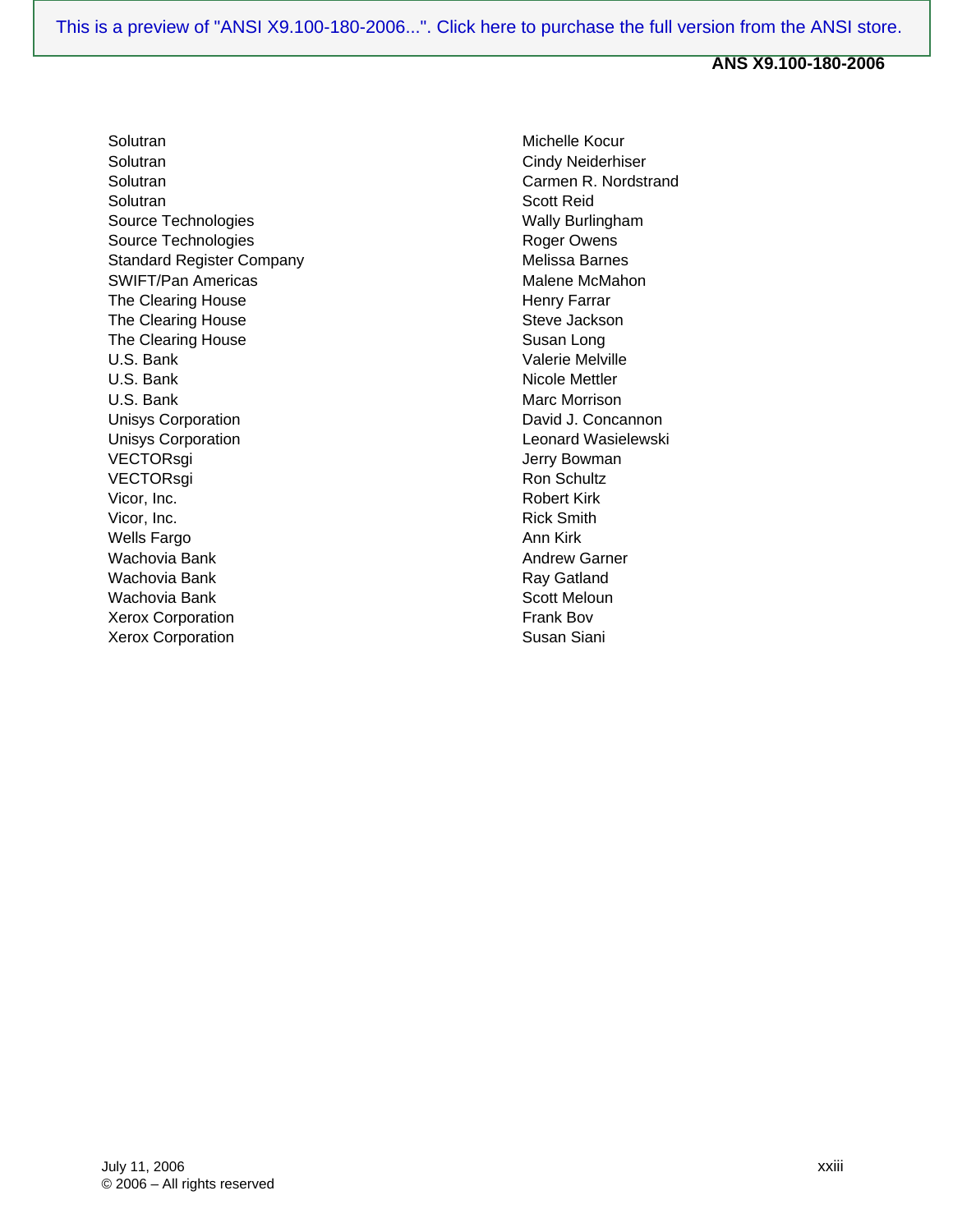**ANS X9.100-180-2006** 

(This page intentionally left blank)